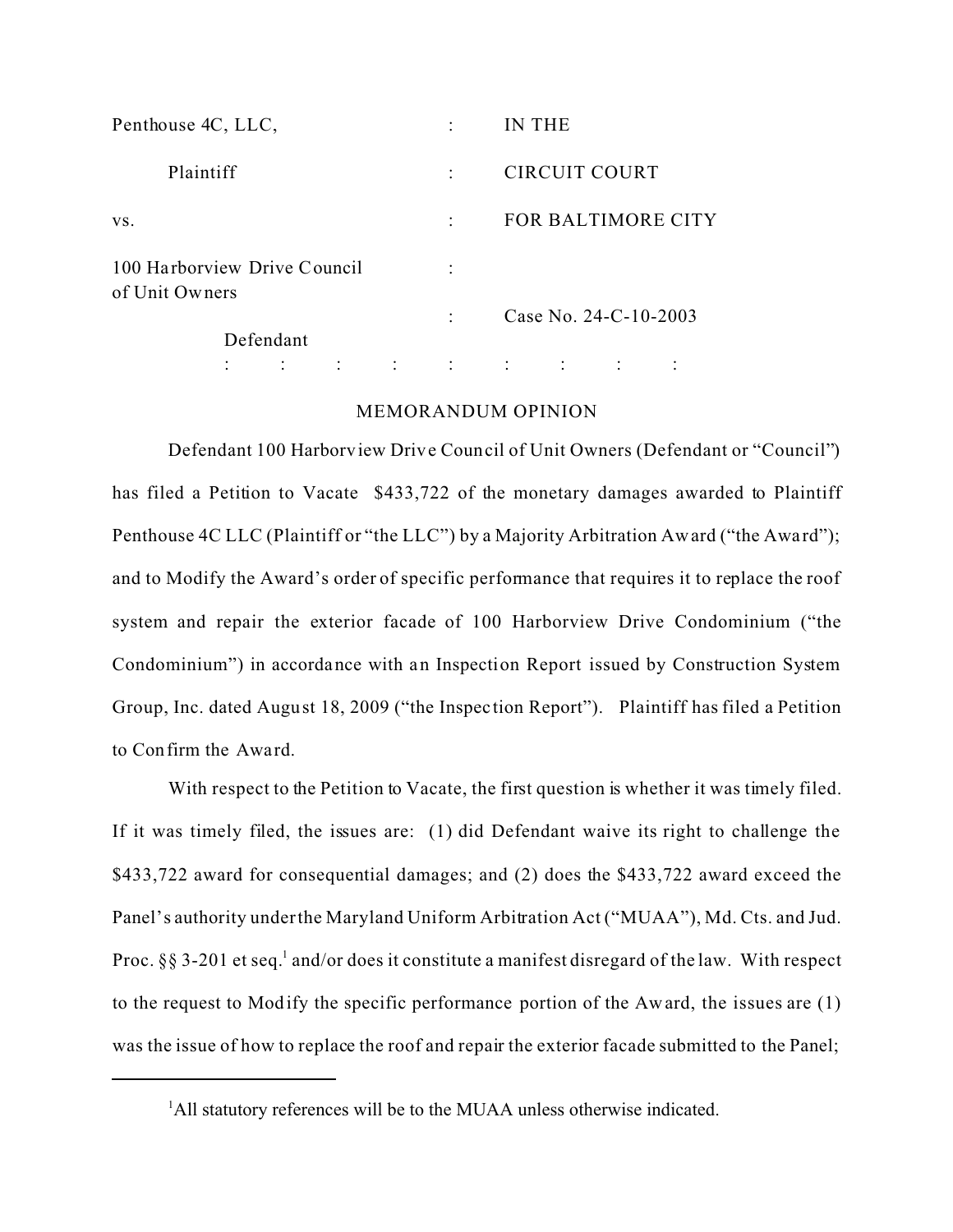and if it was, (2) did Defendant waive its right to seek modification by failing to object to evidence on how the repairs should be made, and, if the issue was not waived, (3) is the Court able to determine, based on evidence that was not submitted to the Panel, that the requested modification would not affect the merits of the Award.

#### **PROCEDURAL BACKGROUND**

On March 9, 2010, the LLC filed a Complaint in the Circuit Court for Baltimore City against the Council and the members of the Board of Directors of the Condominium seeking specific performance and damages. The Complaint alleged that the LLC owns 4C, a penthouse in the Condominium ("the Unit"), and that James W. Ancel, Sr. was the sole member of the LLC and the primary resident of the Unit. Ancel was not named as a Plaintiff. The Complaint alleged that Defendant failed to perform required maintenance of the Condominium and that the failure resulted in property damage to the LLC from water exposure. This caused mold to grow inside the Unit and other areas of the Condominium and as a result placed the health of Ancel and his children at risk.

After the court granted Defendant's Motion to Stay the Case for Arbitration, Plaintiff voluntarily dismissed the individual Board members, and the Council and the LLC selected retired Judges Paul E. Alpert, Dale E. Cathell, and Dana M. Levitz for the arbitration. After five days of hearing, a Majority of the Panel awarded Plaintiff \$1,252,487 in damages and ordered the Council to replace the roof and repair the exterior facade in accordance with the Inspection Report.<sup>2</sup> On November 28, 2011 the Award was delivered to the parties.

<sup>2</sup>The Majority Award, which was signed by Judges Alpert and Levitz, also ordered the Council to perform other work within 60 days. Judge Cathell filed a dissent and partial concurrence. Judge Cathell disagreed on the extent of the repairs needed and also found that many of Plaintiff's damages were speculative.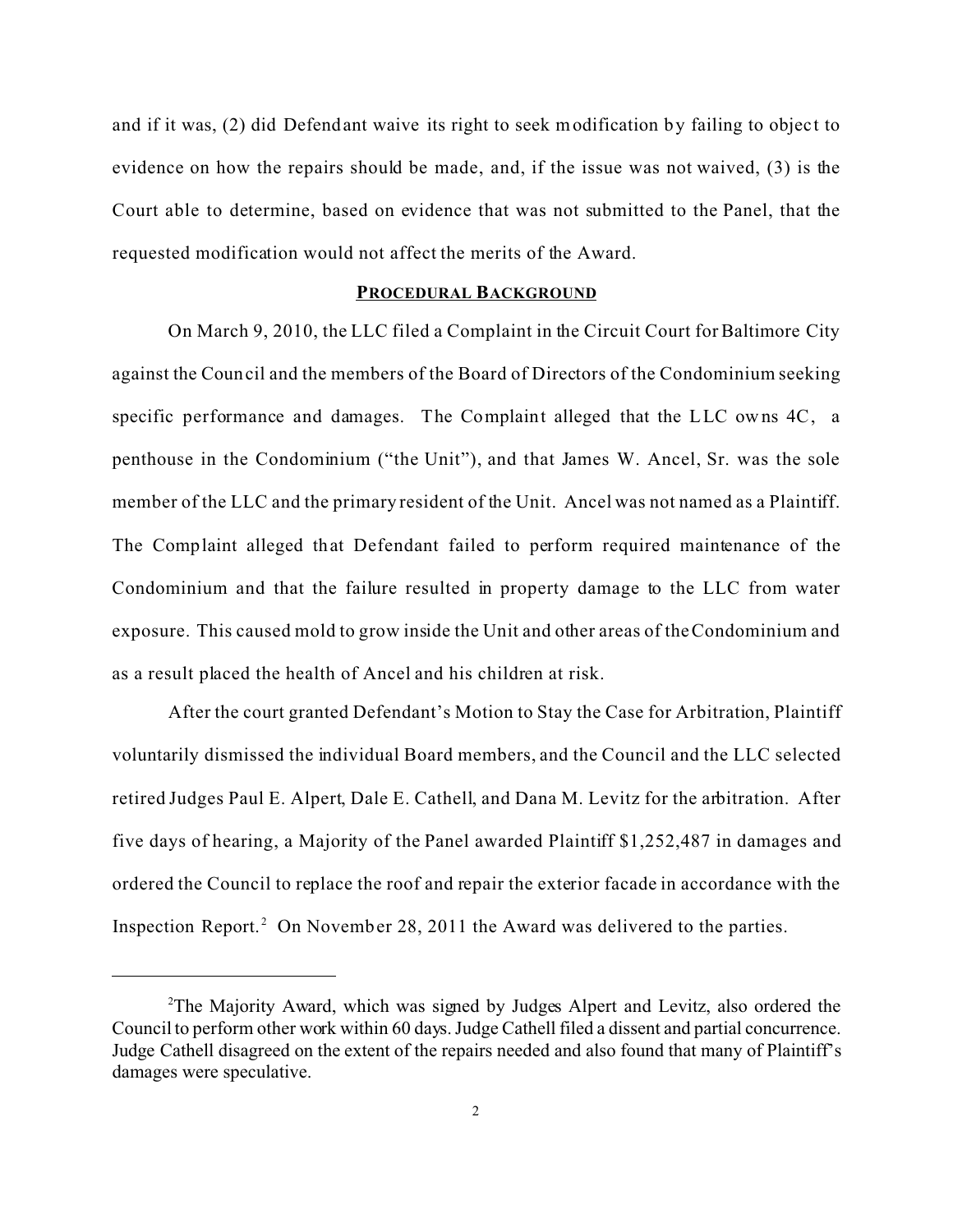On December 14, 2011 Plaintiff filed a Petition to Confirm Arbitration Award and Enter Judgment. On December 15, 2011 Defendant filed a Motion for Modification and Correction of Majority Award with the Arbitrators seeking to correct what everyone agrees was an inadvertent mistake, and to modify that portion of the Award that orders the Council to replace the roof system and repair the exterior facade in accordance with the Inspection Report. Plaintiff agreed with the request to correct the inadvertent mistake but otherwise opposed the requested modification. On December 28, 2011 the Majority Panel modified/corrected the inadvertent mistake in the Award but otherwise denied Defendant's Motion.<sup>3</sup> That order was received by the parties on December 30, 2011.

Before that order was received by the parties, Defendant filed a Motion to Dismiss Plaintiff's Petition to Confirm, or Alternatively to Stay Action arguing that the Court did not have jurisdiction to confirm the Award because the Motion for Modification and Correction was pending before the Arbitration Panel.<sup>4</sup> Alternatively Defendant requested that the Petition to Confirm be stayed pending the Arbitrators' decision on the Motion. On January 6, 2012 Plaintiff filed an Opposition to Defendant's Motion to Dismiss/Stay arguing that it was moot because of the Majority Panel's December 28, 2011 order. On January 9, 2012 Defendant filed a Reply arguing that the Petition to Confirm should be stayed until the court ruled upon a Petition to Vacate that Defendant planned to file within 30 days of its receipt of the December 28, 2011 order. Unaware of the Arbitration Panel's December 28, 2011 Order, on January 10, 2012 Judge Alfred Nance granted a stay of the Petition to Confirm

<sup>&</sup>lt;sup>3</sup>Judge Cathell filed a dissenting order granting the Motion in full, with no explanation.

<sup>4</sup>Although both parties state in their Memoranda that it was filed on December 22, 2011, the Motion is date stamped December 28, 2011 and that is the filing date in the case history.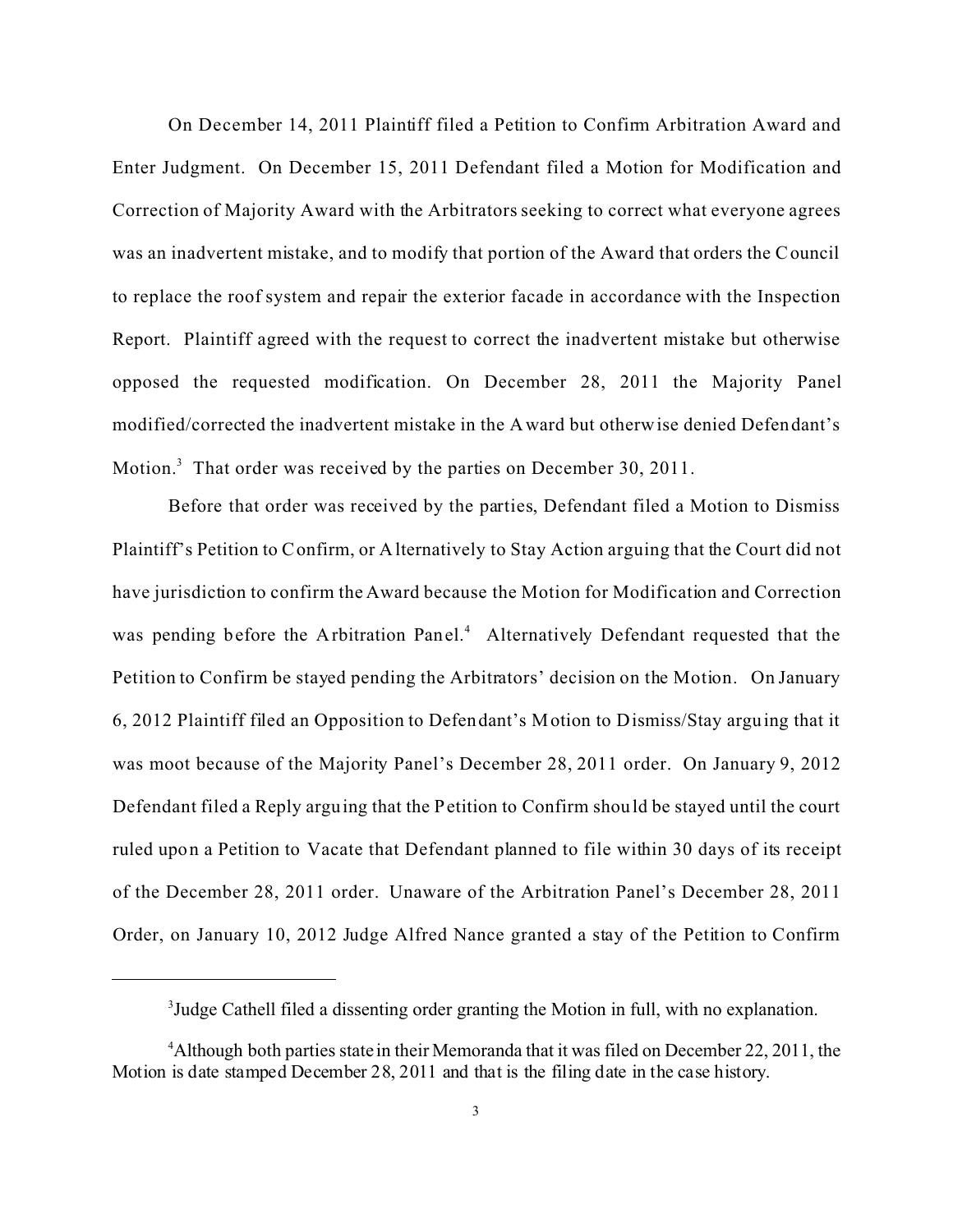"pending the action and decision of the Arbitration Panel."<sup>5</sup> On January 17, 2012 Defendant filed a Second Motion to Stay the Petition to Confirm arguing that ruling on it should await Defendant's filing of a Petition to Vacate. On January 23, 2012 Plaintiff filed a Supplemental Petition to Confirm and an Opposition to the Second Motion to Stay. Also on January 23, 2012 Defendant filed its Petition to Vacate/Modify, and on February 7, 2012 Defendant filed a Response to Plaintiff's Supplemental Petition to Confirm Award.

On January 27, 2012 the parties filed a Joint Petition to Lift the Stay and on March 12, 2012 the stay was lifted. On March 14, 2012, the case was assigned to the Business and Technology Case Management Program. Argument was heard on March 16, 2012. For the reasons that follow, the Court will issue an order denying the Petition to Vacate/Modify the Award and granting the Petition to Confirm the Award.

#### **THE PETITION TO VACATE WAS FILED TIMELY**

Relying on dicta in *Letke Security Contractors, Inc. v. U.S. Surety Co.,* 191 Md. App. 462 (2010), Plaintiff argues that Defendant's Motion for Modification filed with the Arbitrators did not stay the time for filing a Petition to Vac ate/Modify, and therefore Defendant's Petition was untimely. Defendant argues that Plaintiff's reliance on dicta in *Letke* is misplaced because *Mandl v. Bailey,* 159 Md. App. 64 (2004) held that the 30 day limitations period for filing a petition to vacate an award is tolled when a timely petition to modify the award has been filed with the arbitrator pursuant to  $\S$  3-222. During oral

<sup>&</sup>lt;sup>5</sup>Plaintiff's Opposition to the Stay was not docketed until January 19, 2012 (docket no. 27/1) and Judge Nance's order is dated January 10, 2012.

<sup>6</sup> § 3-222 provides as follows:

<sup>(</sup>a) A party may apply to the arbitrators to modify or correct an award within 20 days after delivery of the award to the applicant.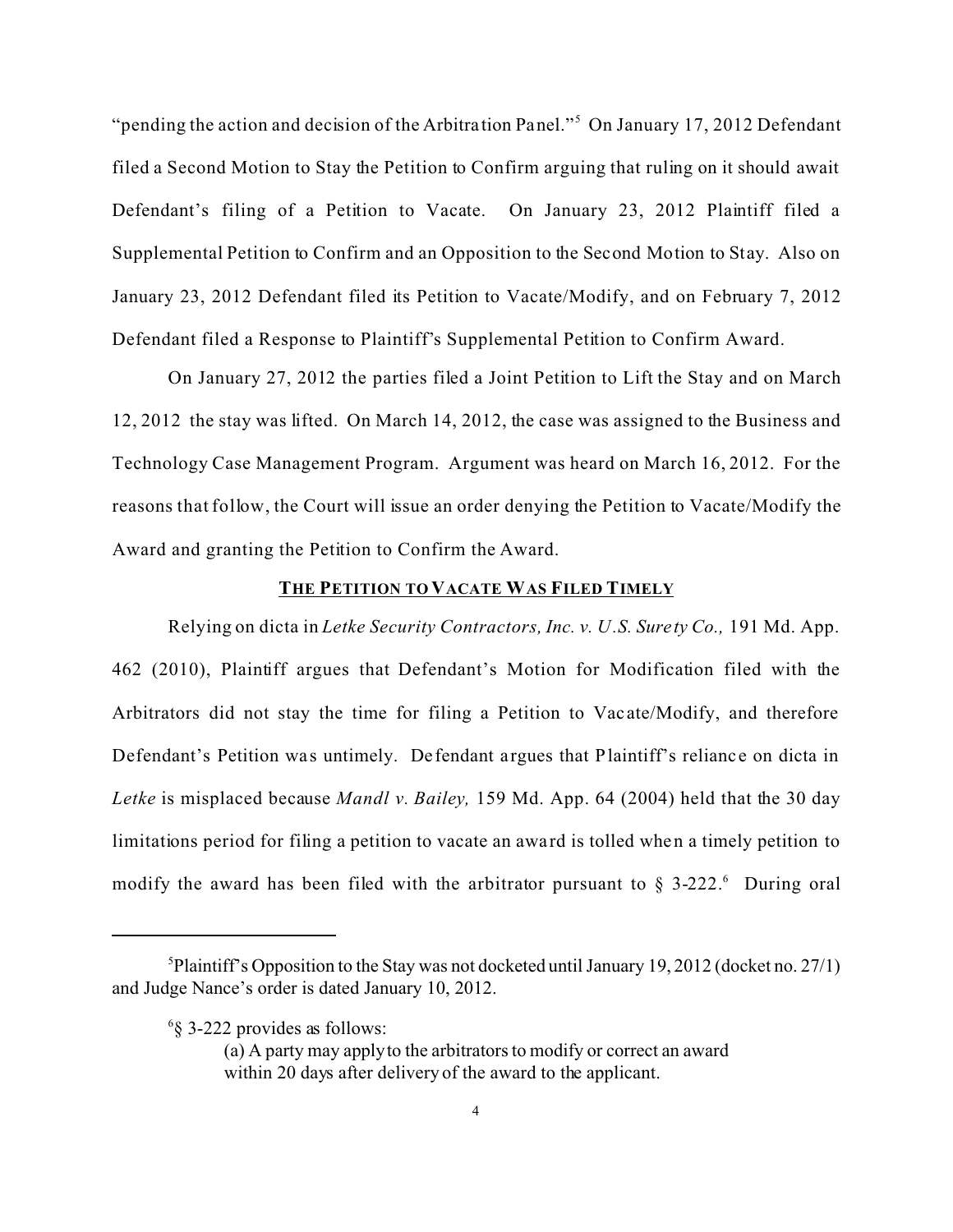argument, Plaintiff argued that in *Mandl* the arbitration was conducted by the American Arbitration Association ("AAA") and therefore the holding only applies to cases where the arbitration took place under the AAA. As explained below, Plaintiff is incorre ct.

Mandl argued, as does the Plaintiff that the "filing of the motion to modify did not toll the running of the 30 day limitations period." *Id.* at 103. After reviewing cases in other jurisdictions where courts had addressed the question of whether the filing of a timely motion to modify with an arbitrator tolls the running of the period for filing a petition to vacate an award under the Uniform Arbitration Act, the *Mandl* Court concluded that "[t]he better reasoned of those ca ses have held that a timely motion to modify indeed has such a tolling effect, because a contrary interpretation . . . would defeat the objective of arbitration: expeditious private dispute resolution." *Id.* at 105. *See Konicki v. Oak Brook Racquet Club, Inc.,* 110 Ill. App. 3d 217 (1982)(tolled)*; Swan v. American Family Mut. Ins. Co.,* 8 P.3d 546, 548 (Colo. App. 2000)(adopting the reasoning of the court in *Konicki)*; *Warner Chappell Music , Inc. v. Aberbach de M exico, S.A.,* 638 N.Y.S.2d 35 (1996)(same ). The Court explicitly rejected the reasoning in *Groves v. Groves,* 704 N.E.2d 1072 (Ind. App. 1999), the only case it found in which an appellate court had directly addressed the issue and reached a contrary conclusion.

The Court cited with approval the language from *Konicki* that "[a]ny other interpretation would lead to anomalous and unjust results." 159 Md. App. at 106 *citing* 110 Ill. App. 3d at 221.

> (c) The arbitrators may modify or correct an award: (1) On the grounds stated in § 3-223(b)(1), (2), or (3) of this subtitle; or (2) For the purpose of clarity.

\*\*\*\*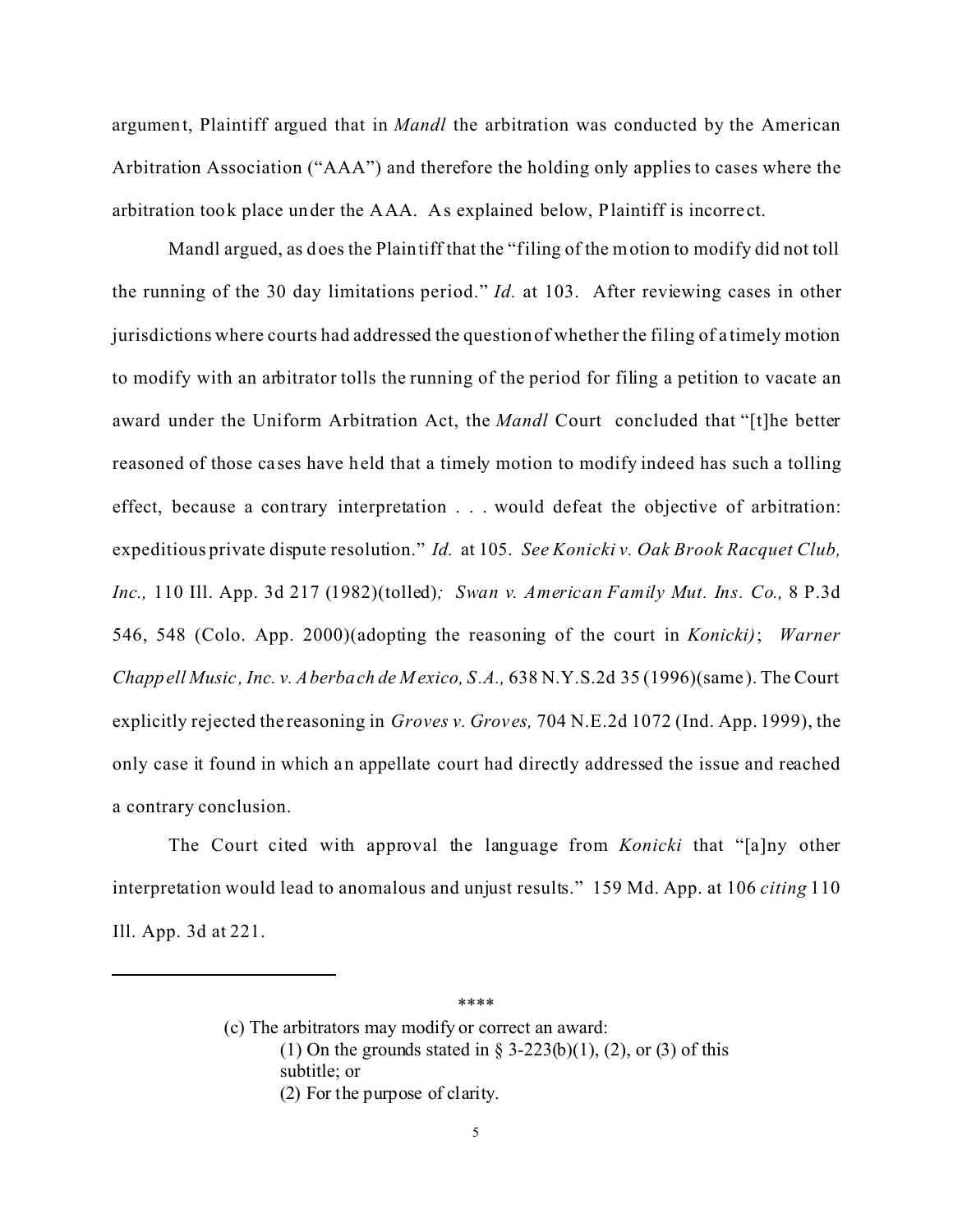Thus, if the time for review is not tolled, a party would effectively lose his statutory right of judicial review if the arbitrators failed to resolve the application within the [30 day] period. In order to preserve his right of review a party would then be forced . . . to apply to the court during the pendency of the [motion to modify] before the arbitrator has made a final award. Since the grounds for [motion to modify before the arbitrator] are included within [the section governing a court action to vacate], the courts would be asked in many cases to simultaneously decide issues still pending before the arbitrator. We do not think such duplicative and inexpeditious use of the judicial and arbitration system was contemplated . . . .

*Id.* The *Mandl* Court explicitly agreed "with the reasoning employed by the courts in *Konicki, Swan*, and *Warner Chappell Music,* and [therefore held] that a timely filed motion to modify an arbitral award tolls the 30 day time period for filing a petition to vacate under CJ section 3-224(a)." *Id.* at 107. The Court concluded that the arbitration award was "final" and complete when it was issued," but the timely filed motion to modify a calculation in the award "destroy[ed] the finality of that part of the award" and made "the entire award no longer complete." *Id.* at 95. There is nothing to suggest that the holding is limited to cases where the arbitration proceeded under the AAA rules.

In contrast to *Mandl*, in *Letke* the issue of timeliness was not raised on appeal. 191 Md. App. at 469 n.3 ("In this Court, appellee does not raise the timeliness of appellant's motion to vacate the award . . . ."). In what is therefore dicta, the Court stated that "Based on our *limited research*, we tend to agree with" the argument made below that a motion to modify does not toll the time for filing a Petition to vacate. (Emphasis added.) *Letke* did not cite any of the cases discussed in *Mandl*. The only case cited in *Letke* that addresses the issue is *Trustees of Boston and M. Corp. v. Massachusetts Bay Transportation Authority*, 294 N.E.2d 340, 346 (1973), where the court said in dicta that a motion to modify does not toll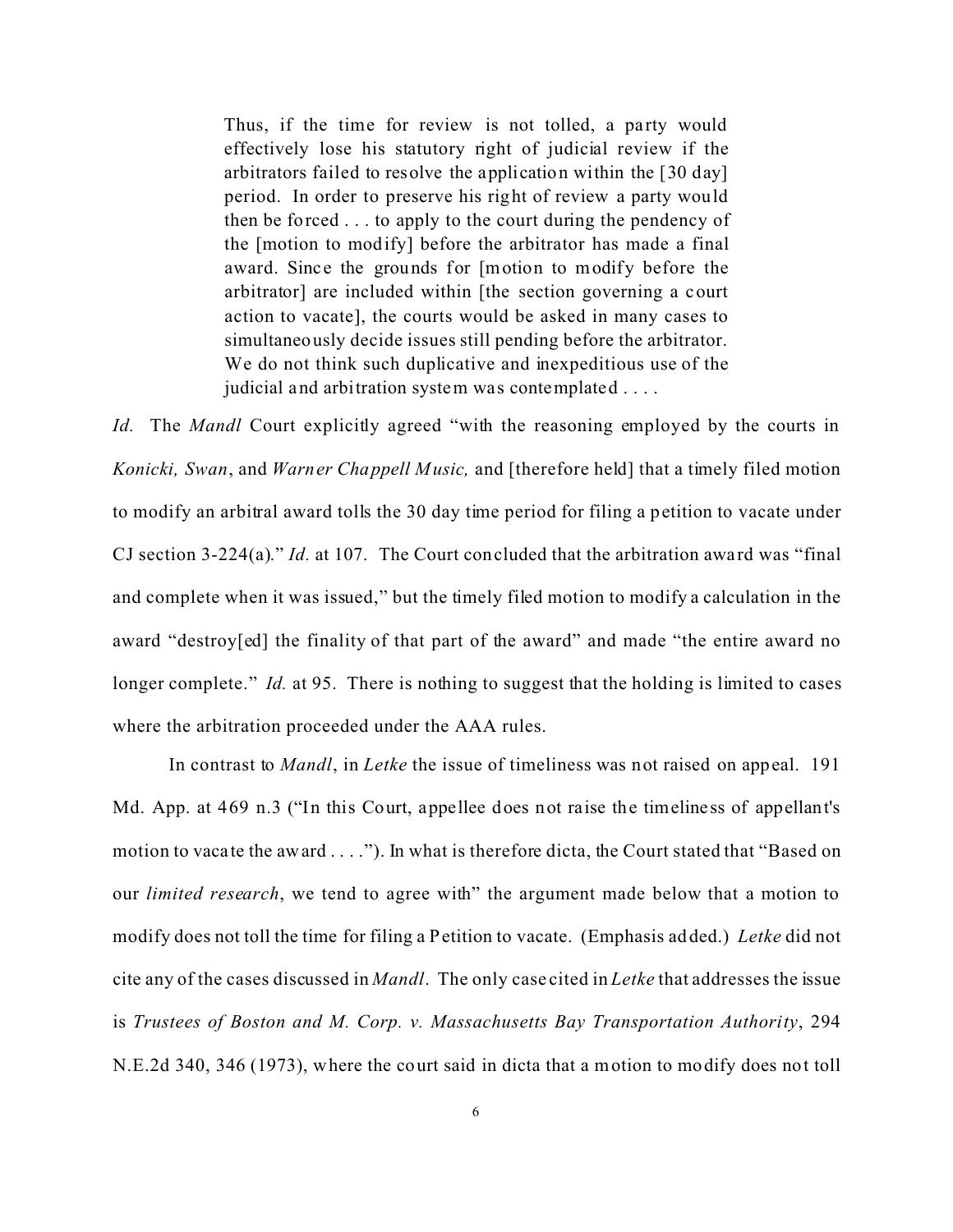the filing of a petition to vacate. 191 Md. App. at 478-80. *Letke* does not cite or discuss, let alone overrule or limit the holding in *Mandl*.

Based on the above, it is clear that the November 24, 2011 Majority Award was "final and complete" when it was delivered to all counsel on November 28, 2011, and remained so until Defendant filed its Motion for Modification and Correction of Majority Award. Necessarily, the filing of that Motion destroyed the finality of the parts of the Award that were the subject of the Motion because, depending on the ruling on the Motion, those parts of the Award could be changed. Thus, the Motion made the entire Award no longer complete because there were issues not yet decided: whether to grant the Motion for Modification and Correction. *See Mandl*, 159 Md. App. at 95. The Petition to Vacate was filed on January 23, 2012, well within 30 days of delivery date of December 30, 2012.

## **THE PANEL DID NOT EXCEED ITS JURISDICTION IN MAKING THE \$433,722 AWARD FOR CONSEQUENTIAL COSTS**

Defendant argues that the monetary damages of \$433,722 for "Mr. Ancel's Consequential Costs" must be vacated because the Panel lacked jurisdiction to award damages incurred solely by Ancel." Defendant correctly states that when the authority of the arbitrator to decide an issue is challenged, courts conduct a *de novo* review and no deference is given to the decision of the arbitrator. Thus in its review of the award of attorney's fees the Court in *McR of Am. v. Greene*, 148 Md. App. 91, 98 (2002) conducted a *de novo* review because the arbitration agreement stated that "the fees and expenses of any such action shall be bourne solely by the party against whom the decision is rendered," and § 3-221(b) of the MUAA provides that "unless the arbitration agreement provides otherwise, [an] award may not include counsel fees." The award of attorney's fees clearly exceeded the arbitrator's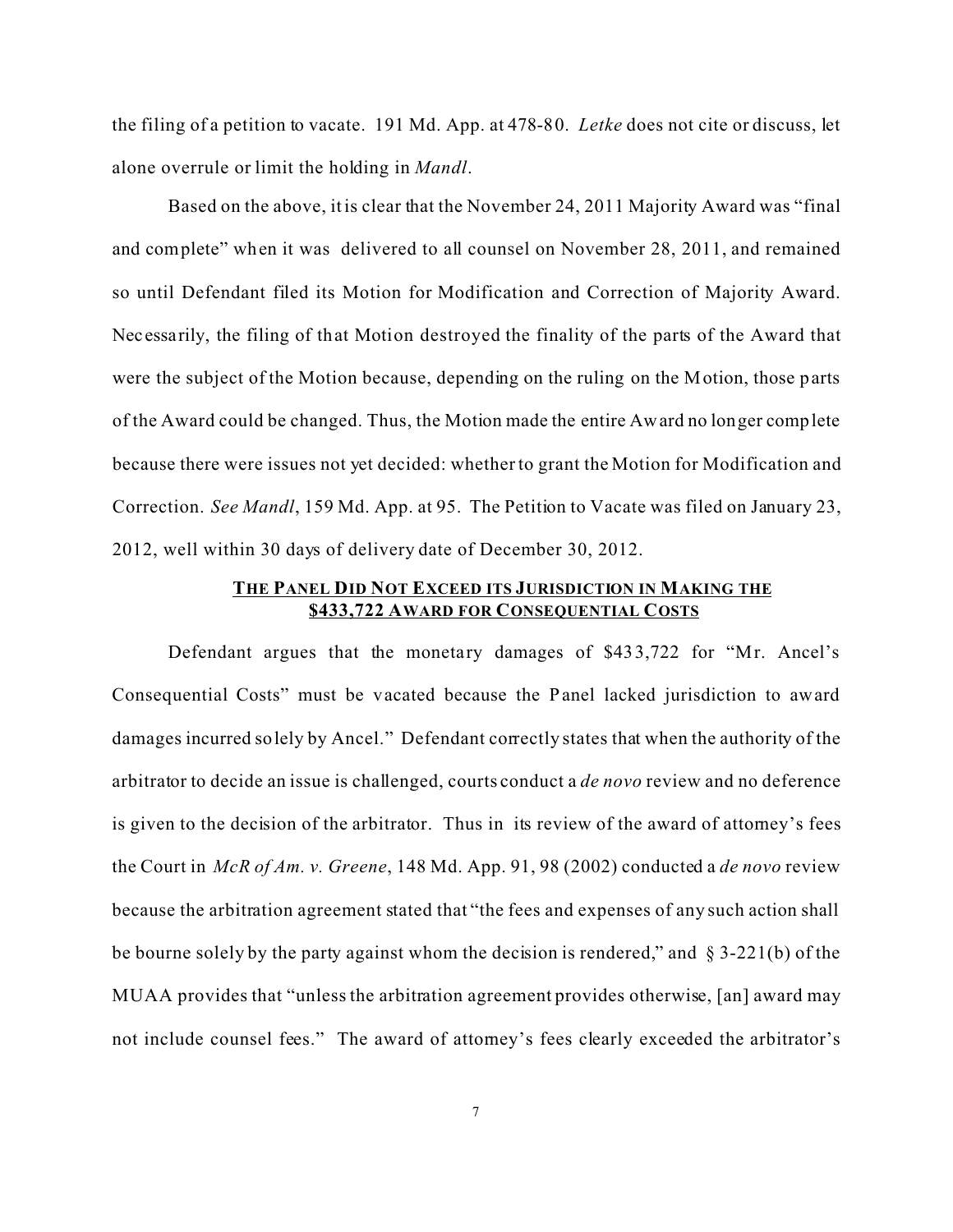power because "there was no contractual or statutory basis for awarding attorney fees."*Id.* at 104-05. Similarly in *Stephen L. Messersmith, Inc. v. Barclay Townhouse Associates*, 313 Md. 652 (1988) the Court undertook a *de novo* review of the arbitrator's decision that there was an arbitration agreement because "when the arbitrator's very authority to adjudicate the dispute is challenged, ... obedience to the arbitrators' assertion of jurisdiction is clearly inapt." *Id.* at 659-70.

An issue is not one of jurisdiction simply because a party chooses to label it as such. Here there is clearly an arbitration agreement between the LLC and the Council. The Council participated fully in the arbitration hearing without raising any objection to the Panel's jurisdiction. And as explained in detail below no issue on the appropriateness of a consequential damages award for Ancel's alternative living costs and relocation expenses was raised before the Panel.

More fundamentally, Defendant's jurisdictional challenge is premised on the Panel having made an Award to Ancel: "the Majority Panel misconstrued its own jurisdiction in presuming it had authority to award damages *to* Mr. Ancel even though he was not a party to the By-Laws or the arbitration." (Emphasis added.) Contrary to Defendant's argument, the Panel never purported to have "jurisdiction" over Ancel or any claim made by him and did not make an Award *to* Ancel. The Award states that "the majority of the arbitration panel *awards the Plaintiff* the sum of \$1,252,487 . . . ." (Emphasis added.) In other words, although the Award included "Mr. Ancel's "Consequential" Costs for "Alternative living costs" and "Relocation expenses" for a total of \$433,722, the Award was not made *to Ancel*. In sum, there is no issue of jurisdiction over any Award made to Ancel.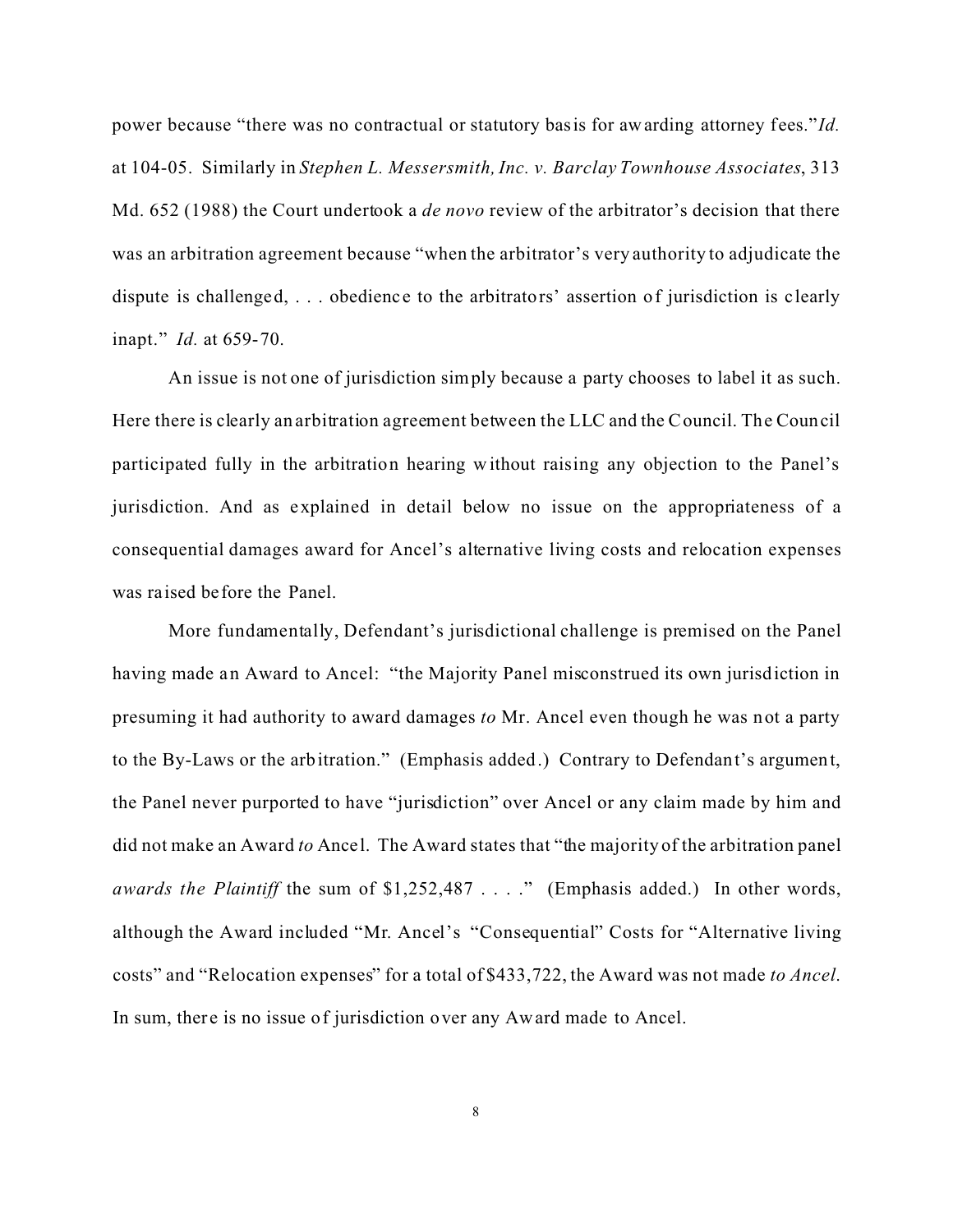## **THE STANDARD FOR VACATING AN AWARD ON THE BASIS OF MANIFEST DISREGARD FOR THE LAW IS EXTREMELY HIGH**

Defendant argues alternatively that the Award of Consequential Costs is "comple tely irrational" and "constitutes manifest disregard of the law." The standard for challenging an arbitration award is " is among the na rrowest known at law." *Three S Del., Inc. v. DataQuick Info. Sys.*, 492 F.3d 520, 527 (4th Cir. 2007)(citations and internal quotation marks omitted).

> Judicial review of an arbitration award . . . is *substantially circumscribed.* In fact, the scope of judicial review for an arbitrator's decision is among the narrowest known at law because to allow full scrutiny of such awards would frustrate the purpose of having arbitration at all – the quick re solution of disputes and the avoidance of the expense and delay associated with litigation. Indeed, as we have emphasized, in reviewing such an award, a . . . *court is limited to determine whether the arbitrators did the job they were told to do — not whether they did it well, or correctly, or reasonably, but simply whether they did it*.

*Id*. (emphasis added).<sup>7</sup> The party seeking to vacate the award has the burden of proof "no matter how the mistake is characterized," and "this burden is a heavy one." *Sharp v. Downey*, 197 Md. App. 123, 149 *cert. granted*, 419 Md. 646 (2011)

Although neither the FAA nor the MUAA lists "manifest disregard of the law" as a basis to vacate an award, both federal and Maryland courts have construed the phrase "exceeding authority"<sup>8</sup> to mean a "manifest disregard of the law" and/or have concluded that

<sup>&</sup>lt;sup>7</sup> The Maryland Act was meant to mirror the language of the ... FAA [Federal Arbitration<sup>7</sup> Act], and has been called the State analogue to the FAA. The FAA's statutory grounds to vacate an award . . . are largely the same as the Maryland Act's standards . . . . " *Sharp v. Downey*, 197 Md. App. 123, 146 n.12 *cert. granted*, 419 Md. 646 (2011)(citations and internal quotation marks omitted).

 ${}^8$ The Federal Arbitration Act states that the district court may enter an "order vacating the award upon the application of any party to the arbitration . . . (4) where the arbitrators exceeded their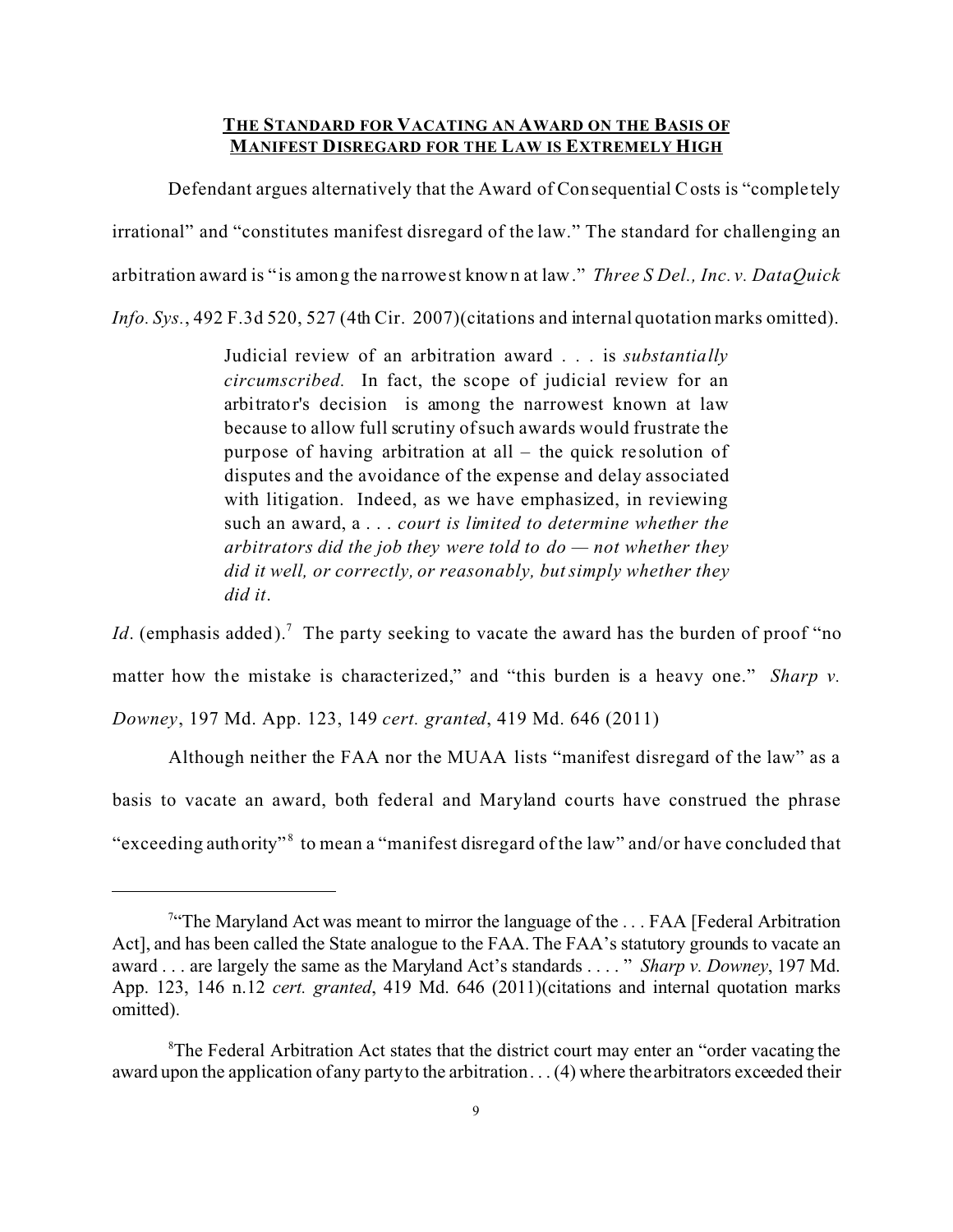"manifest disregard of the law" is a separate, unenumerated, ground for vacating an award. *See Sharp*, 197 Md. App. at 151-59 and *Goldman Sachs Exe cution & Clearing, L.P. v. Official Unsecured Creditors' Comm. of Bayou Group, LLC*, 758 F. Supp. 2d 222, (S.D.N.Y. 2010). In *Sharp* the Maryland Court of Special Appeals acknowledged that the Court of Appeals has not expressly adopted the "manifest disregard of the law" standard, 197 Md. App. at 153, but noting that its cases applying the "manifest disregard" standard had not been overruled, applied that standard under the principles of *stare decisis. Id*. at 157. Because this Court is bound by decisions of the Court of Special Appeals, this Court will apply the "manifest disregard of the law" standard, and decline Plaintiff's invitation to disregard it because certiorari has been granted in *Sharp*. 9

It is not easy to show a manifest disregard of the law because "'[m]anifest disregard' of the law is something beyond and different from *a mere error in the law* or failure on the part of the arbitrators to understand or apply the law." *Greene*, 148 Md. App. at 120 (emphasis added). It requires showing that the "arbitrators *understand* and *correctly stated the law,* but proceed to disregard the same." *Id*. (emphasis added).

> Although we may disagree with an arbitrator's interpretation of a contract, we must uphold it so long as it draws its essence

powers, or so imperfectly executed them that a mutual, final, and definite award upon the subject matter submitted was not made." The Maryland statute states that "[t]he court shall vacate an award if: . . . (3) The arbitrators exceeded their powers." § 3-224.

<sup>9</sup>Plaintiff also argue that "in *Hall Street Associates, LLC v. Mattel, Inc.,* 552 U.S. 576, 586-88 (2008), the Supreme Court held that manifest disregard is not a viable standard for vacating an award under the [FAA] . . . . " However there is no basis in the cited pages or anywhere else in the opinion to support the statement. In *Goldman Sachs Execution & Clearing, L.P.*, the Court noted that despite the ambiguity remaining after the Supreme Court's decision in *Stolt-Nielsen S.A. v. Animalfeeds Int'l Corp*., 130 S. Ct. 1758, 1768 n.3, 176 L. Ed. 2d 605 (2010), the Second Circuit has "concluded that manifest disregard 'remains a valid ground for vacating arbitration awards.'" 758 F. Supp. 2d at 225 (citations omitted).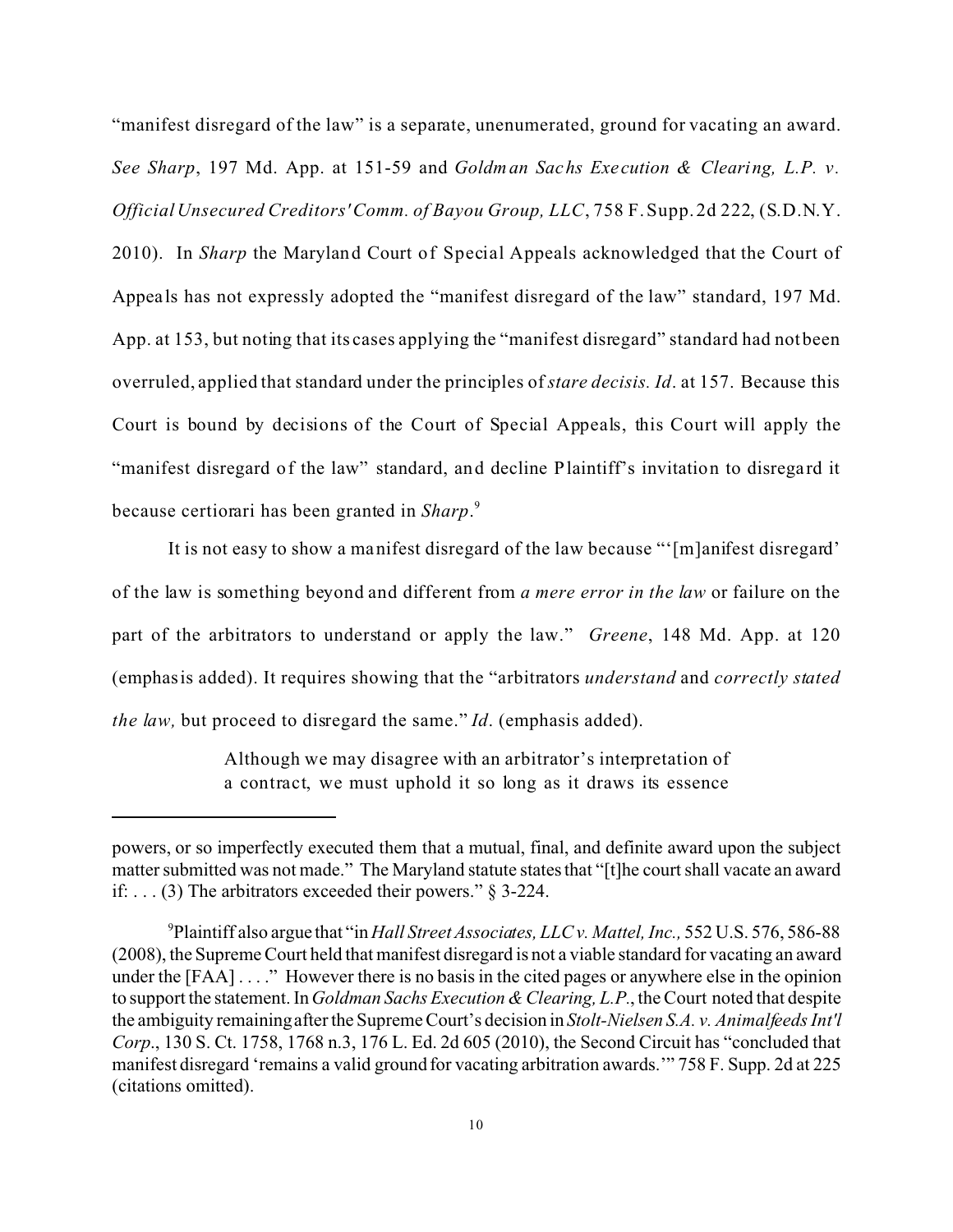from the agreement. As long as the arbitrator is even arguably construing or applying the contract a court may not vacate the arbitrator's judgment. Consequently, an award may be overturned only if the arbitrator must have based his award on his own personal notions of right and wrong, for only then does the award fail to draw its essence from the collective bargaining agreement.

Not only is an arbitrator's fact finding and contract interpretation accorded great deferenc e, but its interpretation of the law is accorded deference as well. A legal interpretation of an arbitrator may only be overturned where it is in manifest disregard of the law. An arbitration award is enforceable even if the award resulted from a misinterpretation of law, faulty legal reasoning or erroneous legal conclusion, and may only be reversed when arbitrators understand and correctly state the law, but proceed to disregard the same.

*Upshur Coals Corp. v. United Mine Workers, Dist.* 31, 933 F.2d 225, 229 (4th Cir. 1991)(citations and quotations omitted).

Further, because "arbitrators are not required to explain their decisions," when they choose to not explain "it is all but impossible to determine whether they acted with manifest disregard for the law." *Choice Hotels Int'l, Inc. v. Felizardo*, 278 F. Supp. 2d 590, 596 (D. Md. 2003)(citations omitted). "There must be some showing in the record, other than the result obtaine d, that the a rbitrators knew the law and expressly disregarded it." *Id*. at 597. In determining if the arbitrators acted in manifest disregard of the law, a court is "obliged to give the arbitral judgment the most liberal reading possible." *Westerbeke Corp. v. Daihatsu Motor Co.*, 304 F.3d 200, 212 n.8 (2d Cir. N.Y. 2002) and in the absence of an explanation from the arbitrators should "confirm the award if," the court is "able to discern any colorable justification for the arbitrator's judgment, even if that reasoning would be based on an error of fact or law." *Id*. (Citations omitted). "Conversely, a court may infer that the a rbitrators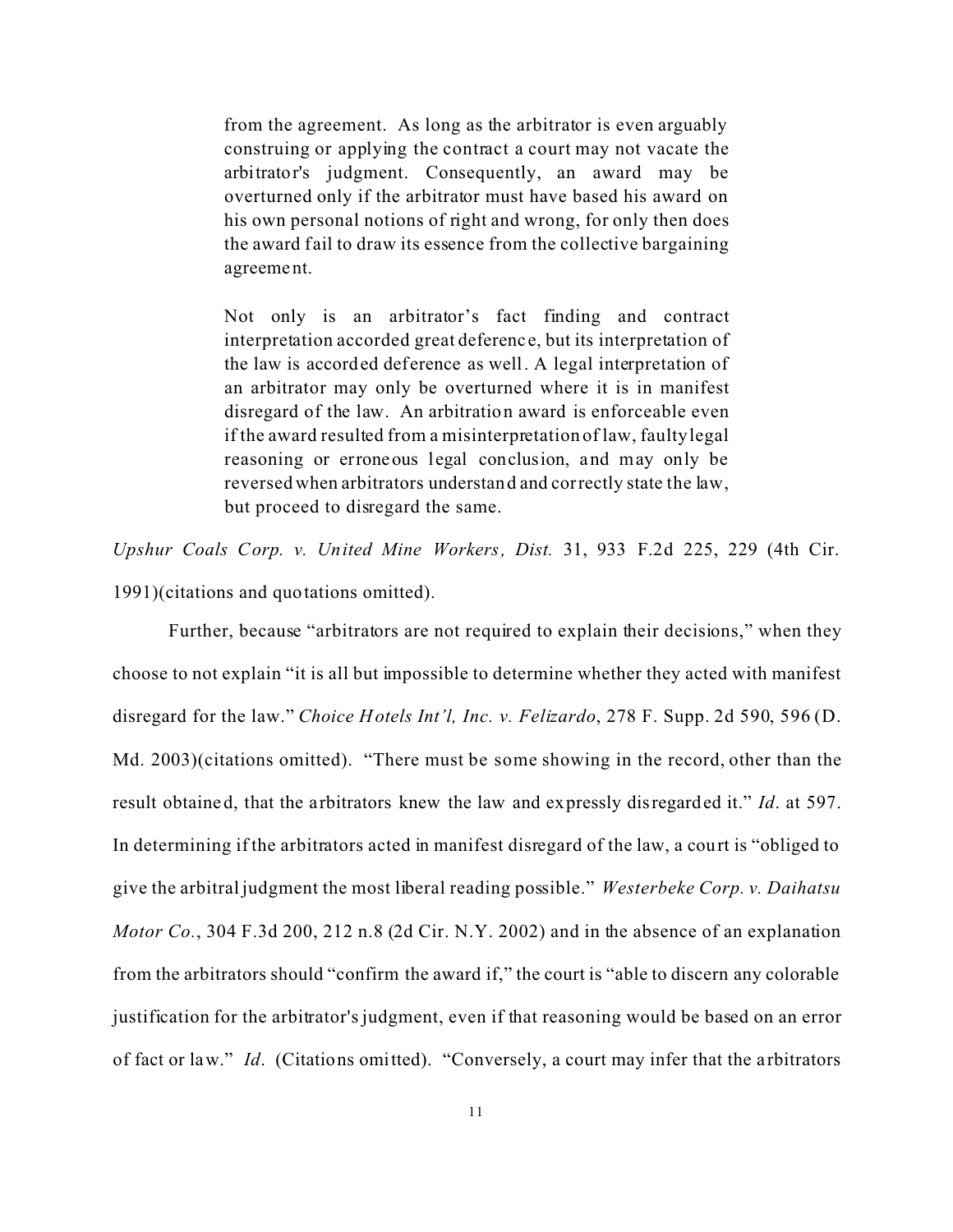manifestly disregarded the law if it finds that the error made by the arbitrators is so obvious that it would be instantly perceived by the average person qualified to serve as an arbitrator." *Willemijn Houdstermaatschappij, BV v. Standard Microsystems Corp*., 103 F.3d 9, 13 (2d Cir. N.Y. 1997)(citation omitted). In other words, if the panel had given an explanation, the explanation would "have strained credulity." *Halligan v. Piper Jaffray, Inc.*, 148 F.3d 197, 204 (2d Cir. N.Y. 1998).<sup>10</sup>

In the cases that this Court has found where an award was vacated because of manifest disregard for the law, it was clear that the arbitrator made a conscious decision to disregard the law. For example in *Raymond James Fin. Servs. v. Bishop*, 596 F.3d 183, 190 (4th Cir. 2010) the arbitration panel stated the reasons for its award and it was clear that the reasons "had no basis in law," but "merely reflected the panel's personal views of right and wrong." Likewise in *Sharp*, the arbitrator issued a lengthy decision that showed the "irrationality" of the award, and thus a manifest disregard for the law.

> [T]he arbitrator's statements that "Sharp has no access to Morgan Station Road" and that "Lot 2 is landlocked" are fundamentally irreconcilable with his statement that "... Sharp, does not have an implied easement by necessity, he does not need one."

*Id*. at 171.

In *Montes v. Shearson Lehman Brothers, Inc.*, 128 F.3d 1456 (11th Cir. 1997), there was overwhelming evidence that an attorney had urged the panel to disregard the law:

<sup>&</sup>lt;sup>10</sup>In *Halligan v. Piper Jaffray, Inc.*, the court concluded that the arbitrators had "disregarded" the law or the evidence or both" because there was "strong evidence" that the Petitioner "was fired because of his age" and because the parties agreed that "the arbitrators were correctly advised of the applicable legal principles . . . ." 148 F.3d at 204.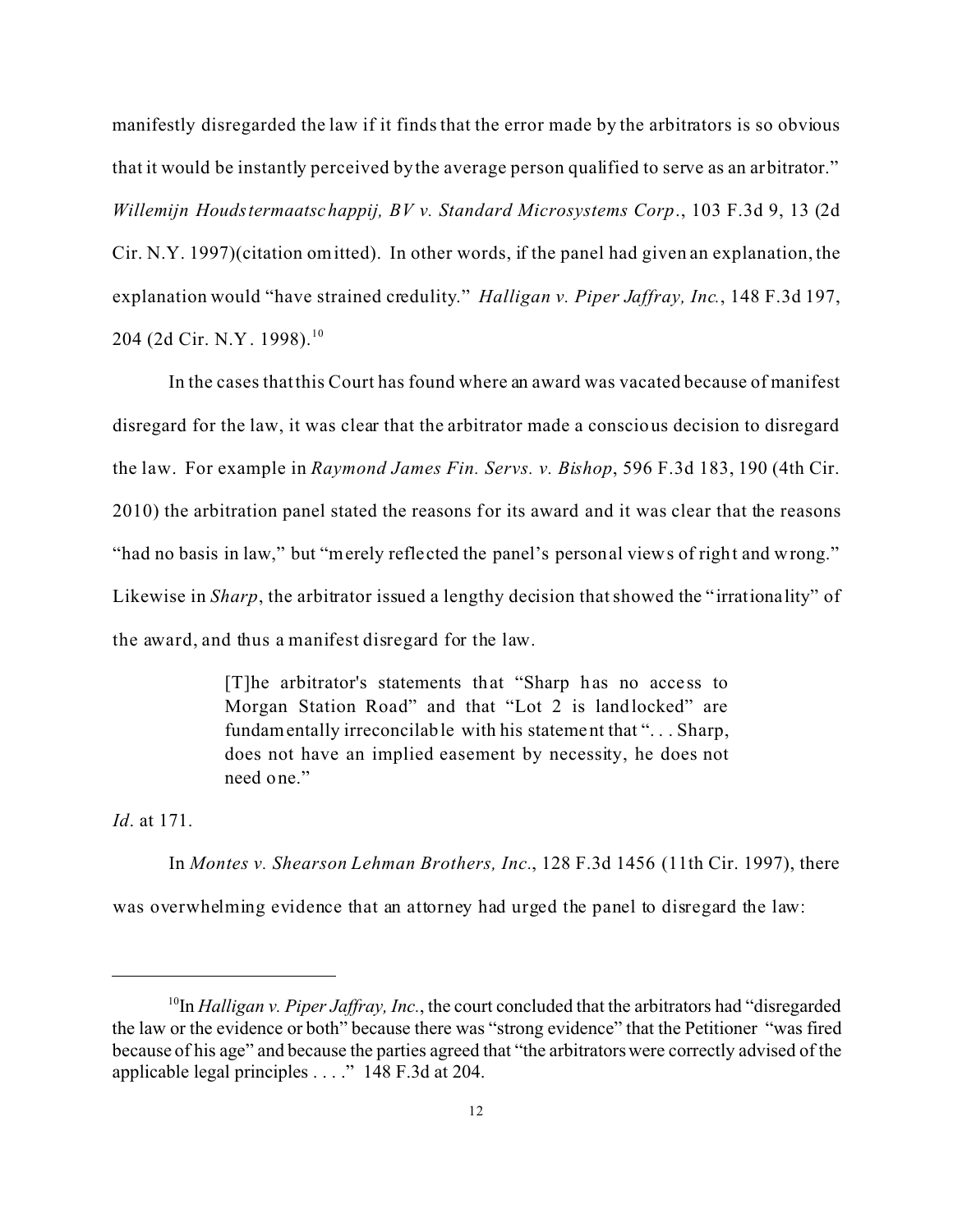Shearson's counsel, in his opening statement to the arbitration board, set the stage for the arguments to follow:

> I know, as I have served many times as an arbitrator, that you as an arbitrator are not guided strictly to follow case law precedent. That you can also do what's fair and just and equitable and that is what Shearson is asking you to do in this case.

Later, during his closing argument, Shearson's attorney again stated:

> You have to decide whether you're going to follow the statutes that have been presented to you, or whether you will do or want to do or should do what is right and just and equitable in this case. I know it's hard to have to say this and it's probably even harder to he ar it but *in this case this law is not right.* Know that there is a difference between law and equity and I think, in my opinion, that difference is crystallized in this case. *The law says one thing. What equity demands and requires and is saying is another.* What is right and fair and proper in this? *You know as arbitrators you have the ability, you're not strictly bound by case law and precedent.* You have the ability to do what is right, what is fair and what is proper, and that's what Shearson is asking you to do.

The lawyer continued, and reiterated the argument he had been making throughout the case, "thus, as I said in my Answer, as I said before in my Opening, and I now ask you in my Closing, not to follow the FLSA if you determine she's not an exempt employee."

*Id.* at 1459 (footnotes omitted) (italics in original). The Court concluded:

[I]n light of the express urging to deliberately disregard the law, the lack of support in the facts for the ruling and the absence in the decision, or otherwise in the record, indicating that the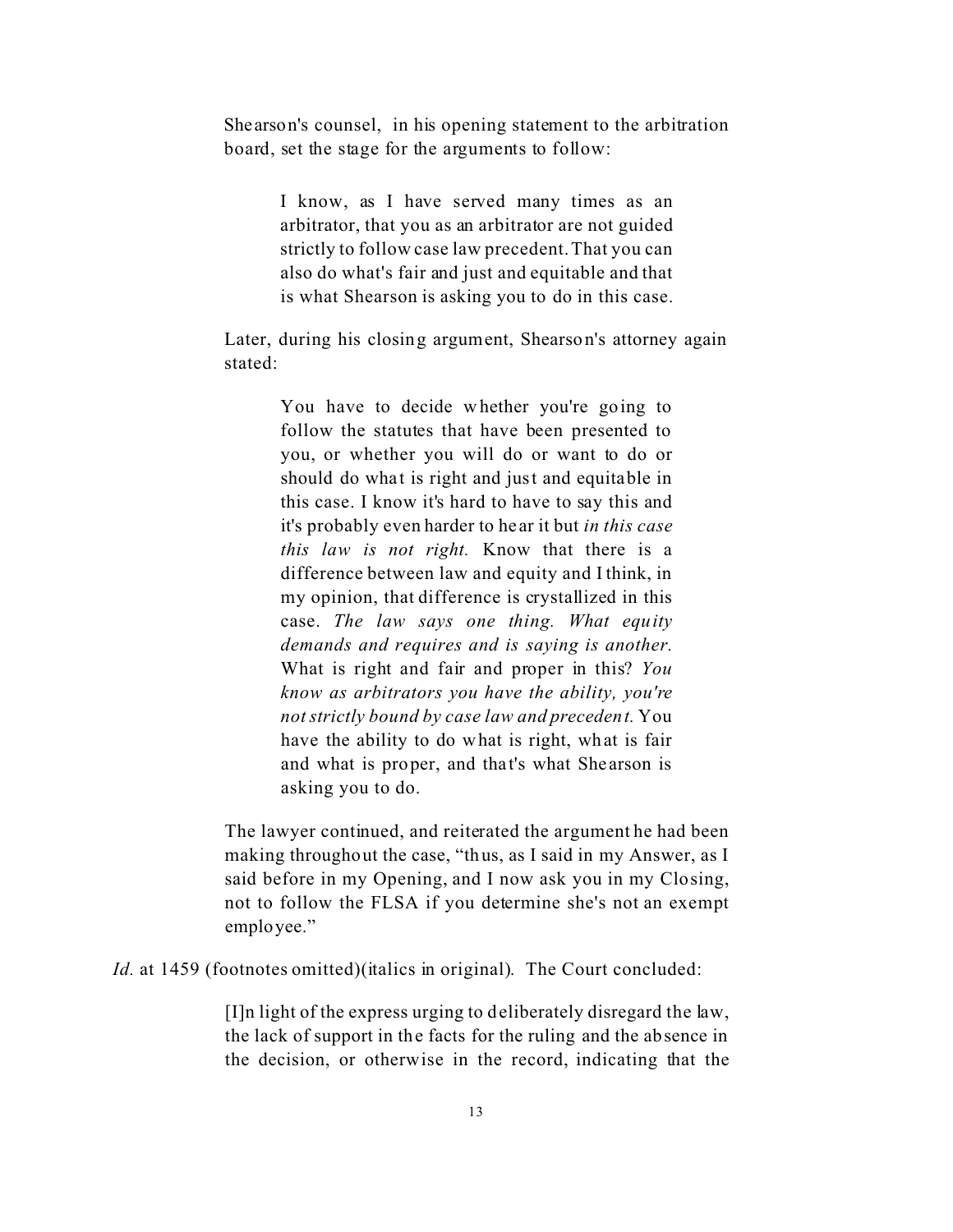arbitrators rejec ted [the] plea to manifestly disregard the law, [the award was vacated].

*Id.* at 1464.<sup>11</sup>

A comparison of *O-S Corp. v. Samuel A. Kroll, Inc.*, 29 Md. App. 406 (1975) and *Birkey Design Group, Inc., et al. v. Egle Nursing Home, Inc*., 113 Md. App. 261 (1997) shows how difficult it is to prove that an award was made in manifest disregard of the law when the arbitrator does not give an explanation for an award. In *O-S Corp.* although the arbitrators did not supply reasoning, it was clear from the award how the damages had been calculated and there was no dispute between the parties on what the arbitrators had done.

> The arbitrators awarded appellee the wages reflected in the schedule rather than limiting the award to wages appellee had actually paid. Further, the arbitrators added 15% of the appellee's billings to the award for reimbursement of insurances, such as unemployment compensation, social security, etc....

*Id.* at 412 (footnote omitted). Both parties "conceded that appellee was awarded more than appellee paid out for labor." *Id*.<sup>12</sup>

*Id.* at 1464 (Carnes, Circuit Judge, concurring specially).

<sup>12</sup>Although it was decided under MUAA, the Court in *O-S Corp.* assumed that the standard for reviewing an arbitrator's decision is the same as the standard reviewing the decision of a lower

 $11$ <sup>11</sup>The concurring opinion underlined the narrowness of this holding:

I... write separately only to emphasize how narrowly the decision in this case is limited to the unusual facts presented. Those facts are that: 1) the party who obtained the favorable award had conceded to the arbitration panel that its position was not supported by the law, which required a different result, and had urged the panel not to follow the law; 2) that blatant appeal to disregard the law was explicitly noted in the arbitration panel's award; 3) neither in the award itself nor anywhere else in the record is there any indication that the panel disapproved or rejected the suggestion that it rule contrary to law; and 4)the evidence to support the award is at best marginal.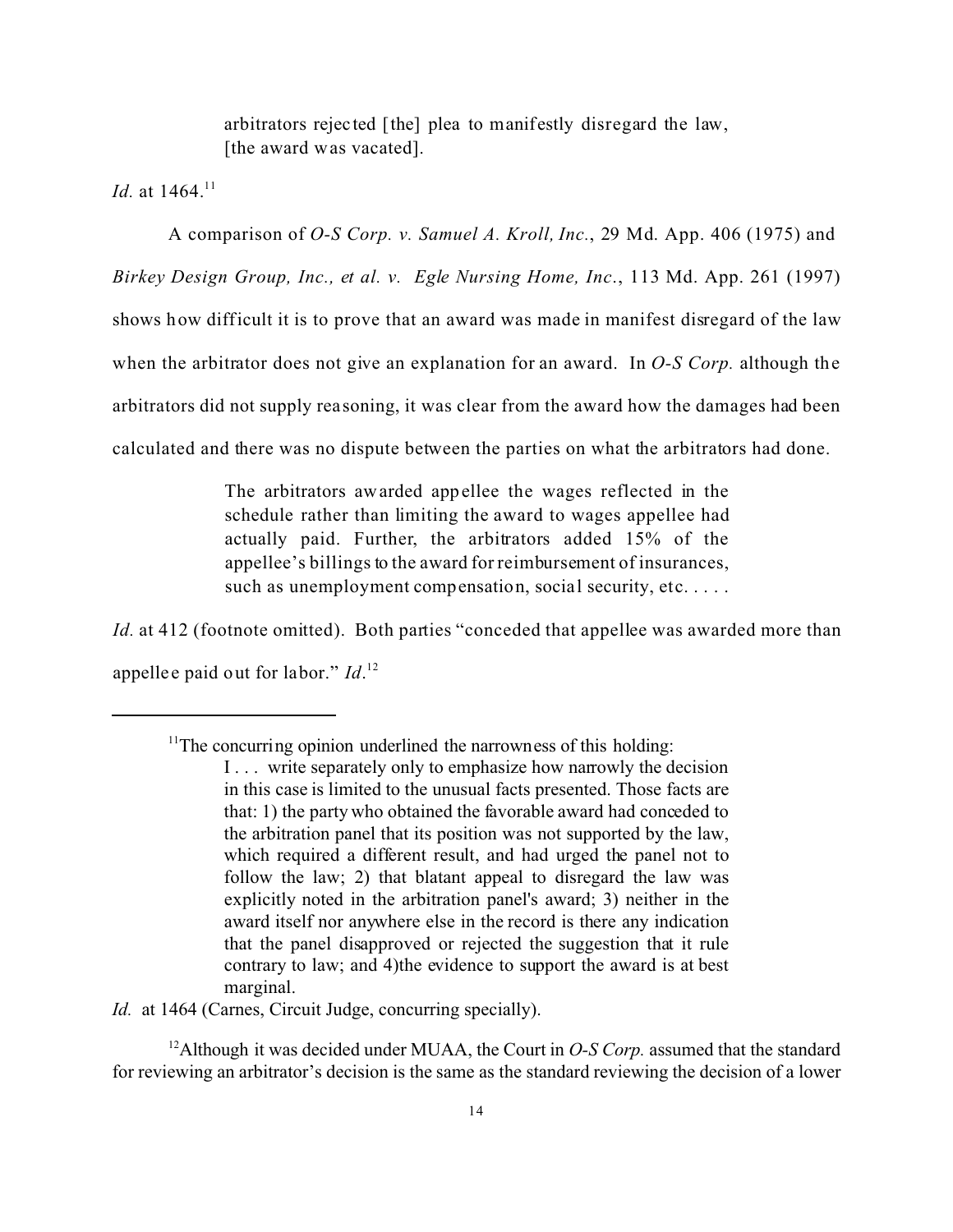In *Birkey Design Group,* Egle sought damages of \$287,560.11 and attorney's fees of \$80,270.72. There was no provision in the contract for an award of attorney fees. Without elaboration, the arbitrator ordered Birkey to pay Egle \$80,270.00. Birkey did not file a request for clarification but instead filed a petition to vacate arguing that the arbitrator exceeded his power. Birkey argued that "While the arbitrator did not expressly identify the award as attorney's fees, simple logic, and a hearty disregard for cosmic coincidence is all that is needed to reach this conclusion." *Id.* at 266. However both the trial and appellate courts refused to assume that the award was for attorney's fees because the issue would have been clarified if Birkey had sought clarification from the arbitrator. The appellate court stated:

> It is not this Court's function to speculate about the arbitrator's thought process when making an award. Appellate discipline mandates we give deference to the de cision of the arbitrator. The possible combinations of ac tual damages that amount to \$82,270.00 are infinite. Since it is possible that the award comprised damages rather than attorney's fees, we must assume the arbitrator acted properly.

*Id.* at 267.The Court noted that if it were "to make a judicial determination as to whether or not the award was attorney's fees, it would expand judicial review," beyond the narrow scope of review of arbitration awards. *Id.* at 269.

# **THE RECORD IN THIS CASE DOES NOT SUPPORT DEFENDANT'S ARGUMENT THAT THE AWARD WAS MADE IN "MANIFEST DISREGARD FOR THE LAW"**

Defendant never presented the issue of an award for expenses related to Ancel's move

to the Panel and the Panel did not chose to provide any explanation for the Award. Therefore

court. "Procedurally our review is similar to a review under Md. Rule 1086 when we are called upon to review actions tried by a lower court without a jury." *Id.* at 411. It is clear that that is not the standard. As discussed above, unlike a lower court, an arbitrator need not state reasons and a "mere error of law" does not therefore subject the award to vacatur.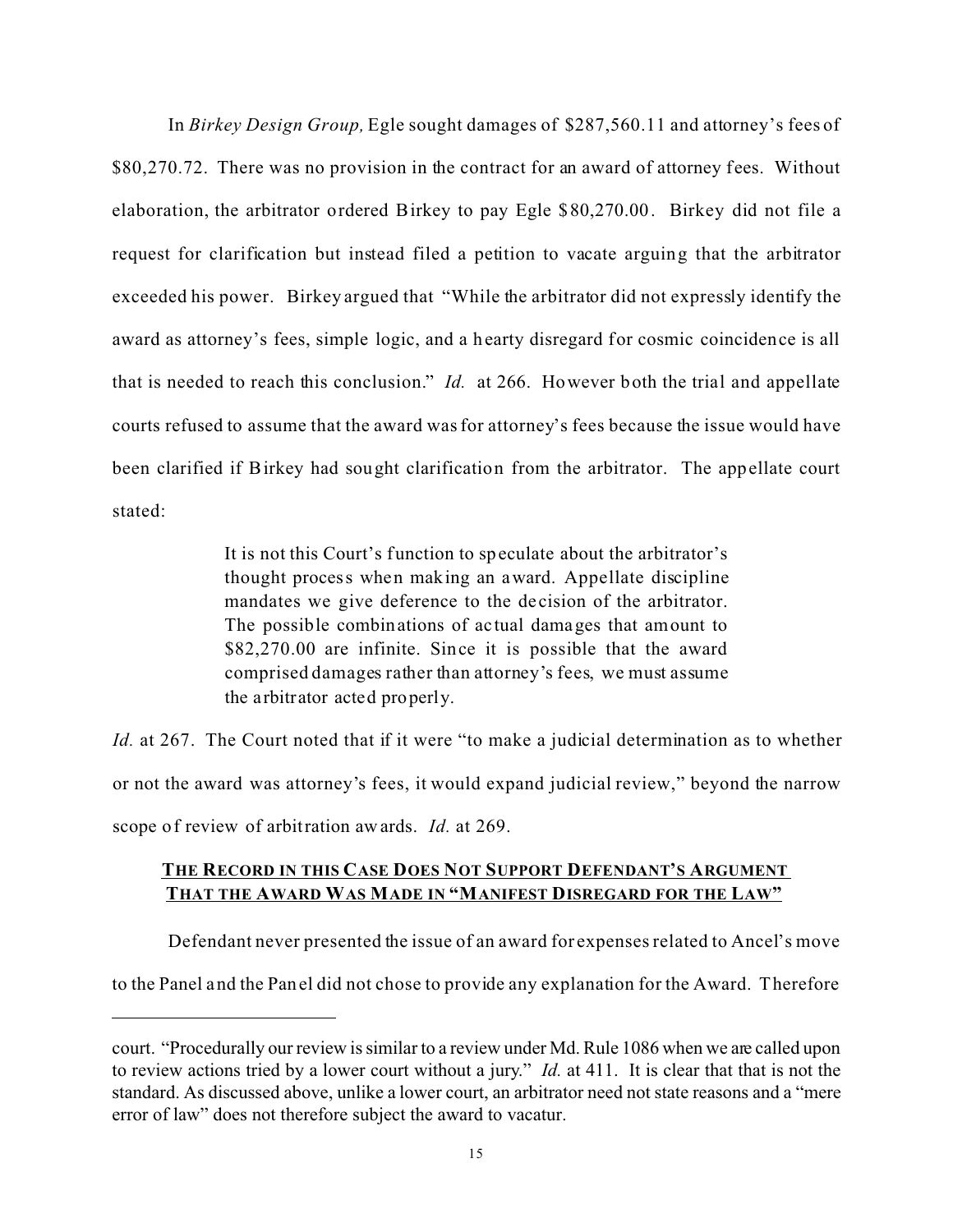it is "impossible to determine whether they acted with manifest disregard for the law." *Choice Hotels Int'l, Inc.*, 278 F. Supp. 2d at 596. In addition Defendant made no effort to seek clarification after the Award was made. In *Birkey Design Group* the Court noted:

> It is well-established that parties to an arbitration waive the ir objections to arbitrator bias or other allegedly improper behavior by the arbitrator if, knowing of the alleged[] biased, or improper conduct, they do not object to it prior to the arbitration award when there is still an opportunity to rectify the alleged errors.

113 Md. App. at 270 *citing Graceman v. Goldstein*, 93 Md. App. 658, 671 (1992). The Court pointed out that although *Graceman* addressed the issue in the context of improper conduct of the arbitrator that was not objected to during the course of arbitration, "[t]he rationale of *Graceman,*" provides "equal justification in requiring partiesto seek clarification of an award before raising [an] issue on appeal," and "ensure[s] that parties voice their objections at a time when they can be dealt with by the arbitrator." *Id.*

In reviewing the decisions of trial courts, where the standard of review is much broader, "parties cannot raise an issue on appeal without attempting to resolve it at trial." *Id.* at 270-71. That "rationale has a more compelling justification in the realm of arbitration because arbitration, more so than conventional litigation, is intended to resolve disputes expediently and with finality." *Id.* at 271. Thus the Court held "that parties waive their right to seek judicial clarification of arbitrators' awards if the pa rties fail first to petition arbitrators to clarify their awards . . . ." *Id.*

*Agco Corporation, v. Max Anglin*, 216 F.3d 589 (4th Cir. 2000), cited by Defendant, not only does not support Defendant's position, it confirms that Defendant waived the argument by failing to pres ent it.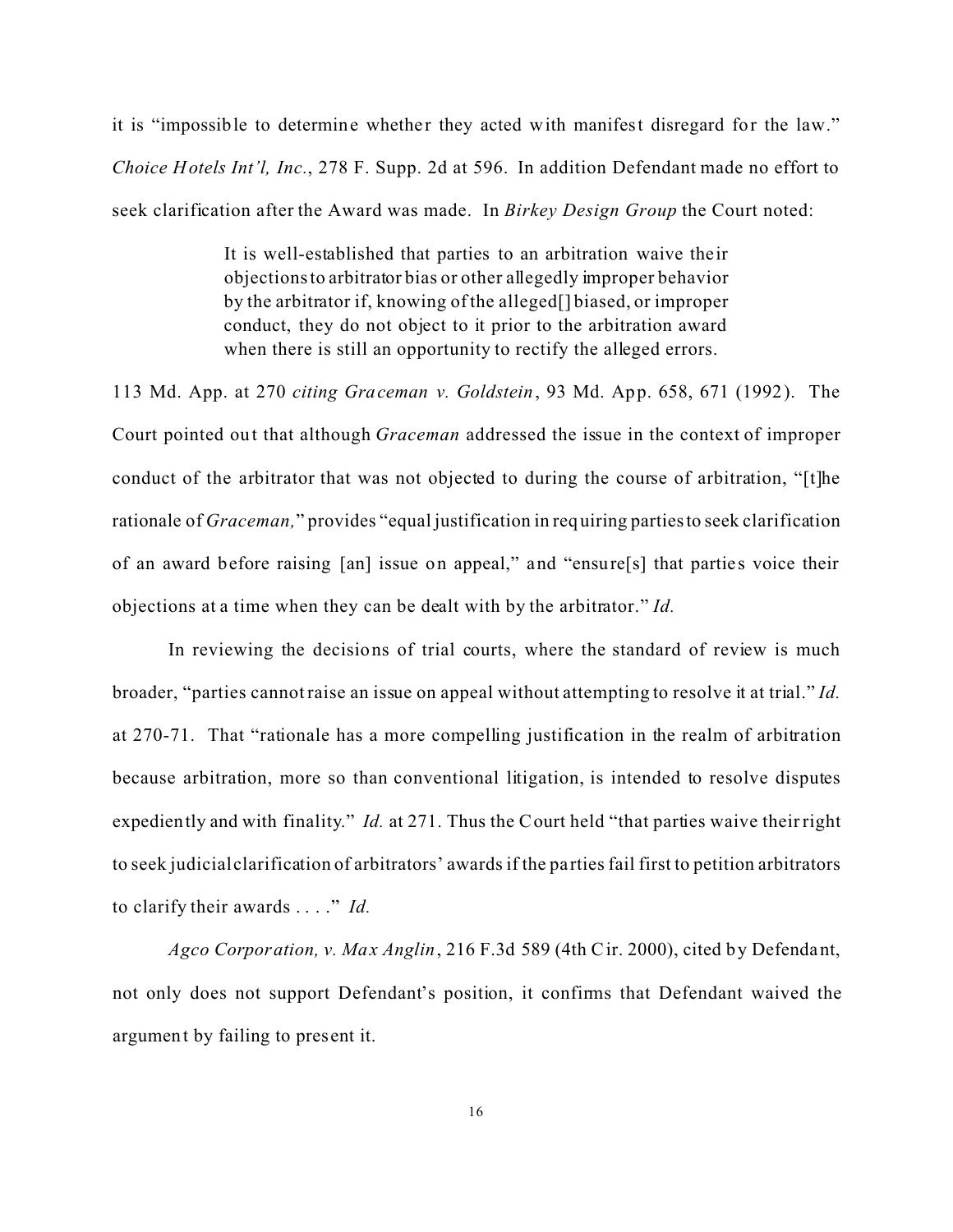If a party *willingly and without reservation allows an issue to be submitted to arbitration*, he cannot await the outcome and then later argue that the arbitrator lacked authority to decide the matter.

*Id.* at 593 (citations omitted and emphasis added). In *Argo* "the objecting party clearly made

known to the arbitrator their position" *Id*. at 593.

Although no transcript was made of the arbitration proceedings, it is undisputed that counsel for the Anglins objected to arbitration of the Retail Obligations.\*\*\*\* [C]ounsel for the Anglins "carefully and explicitly, in unambiguous language, made known to the arbitrators and [AGCO their] clear intention" to preserve their objection to the arbitrability of the Retail Obligations, even though they agreed to proceed with the arbitration hearing. The Anglins therefore did not waive their right to object to the scope of the arbitration.

*Id.* 

In contra st, Defendant never raised the issue despite numerous opportunities to do so. One month before the Arbitration Hearing began Plaintiff filed an Amended Complaint that alleged "due to the conditions of [the Unit], Mr. Ancel must vacate [it] until after the repair and remediation of the water infiltration and concomitant mold growth is completed."The Amended Complaint went on to allege that the LLC had suffered " direct and consequential" damages "which has resulted in . . . loss of use of the property." The parties exchanged exhibits before the hearing began and Plaintiff submitted an Exhibit entitled "Compilation of Certain Expenses Related to PH4C" and another entitled "D amages Summary. " The Damages Summary included damages claimed for alternative living costs of \$505,738 and relocation expenses of \$60,690 for Ancel. The Compilation provided detailed documentation in support of the claim for alternative living costs and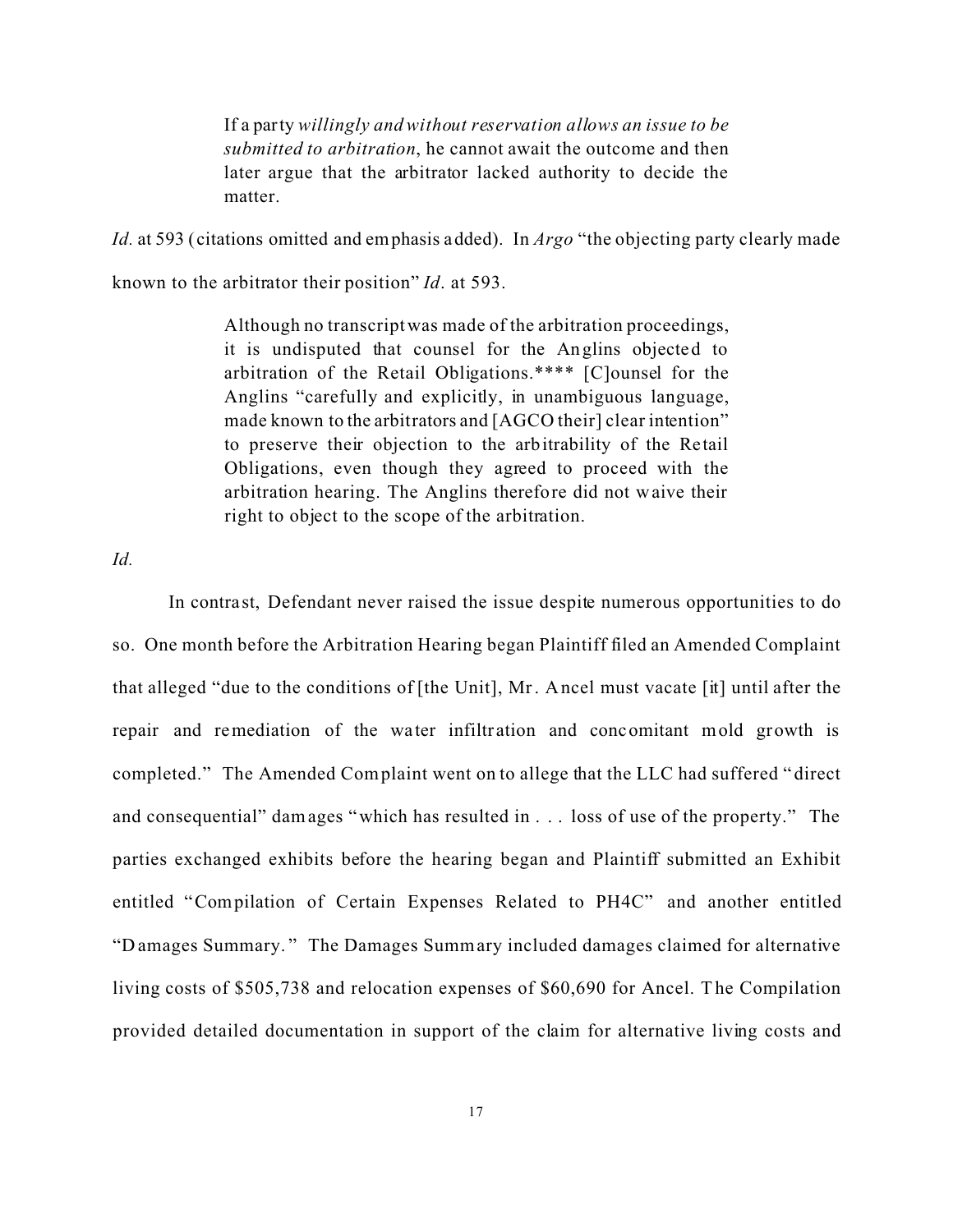relocation expenses. Further, in its pre-hearing statement Plaintiff was more explicit, saying the Unit was unsafe for occupancy by Anc el and his family and requesting damages "to make Mr. Ancel whole," specifically seeking alternative living costs in the amount of \$507,738 and \$60, 690.

At the hearing Ancel's testimony included the claim for alternative living costs and relocation expenses. Although Defendant objected to Ancel's testimony on present value cost increases for construction costs, it did not object to his testimony on alternative living costs and relocation expenses; nor did it ask the Arbitra tors to exclude it. In its Post Hearing Brief Plaintiff asked to be compensated "for the consequential damages that its sole member has incurred."

Defendant's only reference to the appropriateness of the consequentialdamages award is hidden in its Post Hearing Brief. In order to understand why the reference is hidden, the structure of the brief is presented. The brief is 25 pages long and has the following topics in all caps, bold and underlined:

#### **INTRODUCTION**

### **ABANDONED ISSUES**

#### **NON-VIABLE CAUSES OF ACTION**

# **THE NEGLIGENCE AND BREACH OF CONTRACT CLAIMS DAMAGES**

Within the Damages section, which begins on page 10, there are three major subtopics:

- A. Plaintiff's Objection to the Admissibility of Daniel Baxter's Opinions is Meritless and the Motion to Strike Mr. Baxter's Opinions Should Be Denied
- B. The Evidence Demonstrates that PH4C Does Not Have Atypical Mold Levels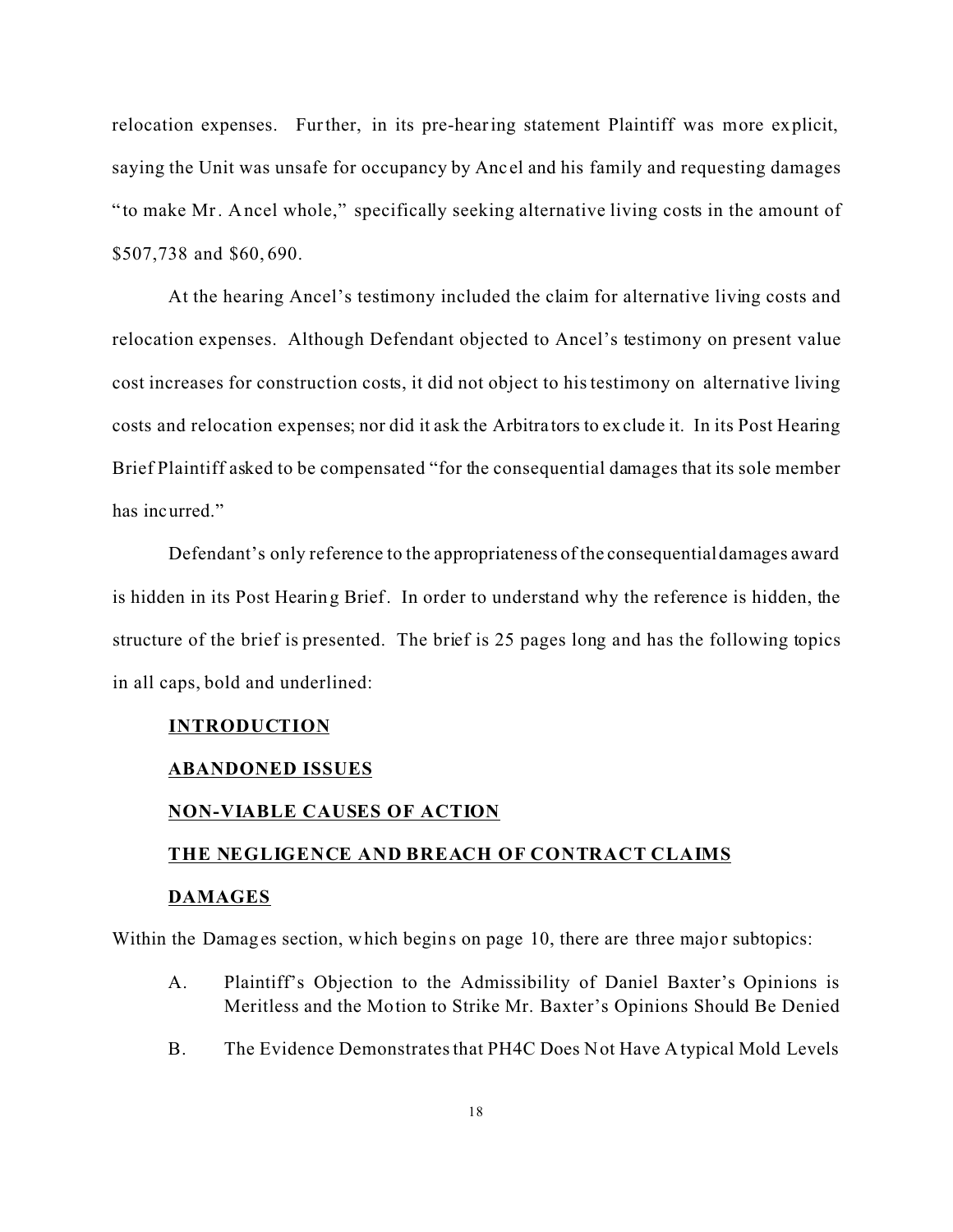C. Plaintiff's Claims for Negligence and Breach of Contract Are Barred by Contributory Negligence and Pla intiff's Failure to Mitigate Its Own Damages

The eighth paragraph of subsection B on page 18 begins as follows:

Mr. Ancel also requested that he be reimbursed for property taxes and condominium fees as well as his insurance cost for this unit. First, there are two issues there. One is that PH4C will still own the unit, obtaining the benefit of the maintenance of the common elements for which the condominium fees are used and obtaining the benefits of the property tax deduction from income taxes. Further, the cost of insuring the unit should not be recove rable and c learly the cost of Mr. Ancel's umbrella policy, which would cover his automobiles and cover him for liability coverage would not be recoverable. Mr. Ancel has not broken down any of these costs to determine to what extent any such cost is not attributable to PH4C. *Finally, it should be noted that PH4C is the Plaintiff here, not Mr. Ancel, and Mr. Ancel's testimony was that he paid these costs, Mr. Ancel is not PH4C; he is simply the resident of PH4C and there is no evidence that the corporation has incurred any of these expenses.*"

(Emphasis added.) The very next paragraph states

We also have monthly relocation costs, one time relocation cost and temporary housing at 408 Bosley Avenue. *Once again, these are all items paid for by Mr. Ancel and not by PH4C and Mr. Ancel is not the Plaintiff in this matter. These are not costs incurred by the corporation*. Additionally, these are costs which are contingent upon the unit being uninhabitable for forty-nine months. To reach that conclusion one must not only believe that the entire unit must be gutted and rebuilt, which even Mr. Duffy does not support, but that it will take forty-nine months to complete these repairs when Mr. Lowery himself testified that once you get below the level of Mr Ancel's unit, which is the top floor, when repairing the exterior of the building there is no reason why he cannot begin repairs at that time. Mr. Ewell of CSG testified that the approach that they are contemplating is to complete repairs of the roof in certain areas which are not being used to support swing stages at the same time that the façade project is being undertaken. Therefore, the duration of the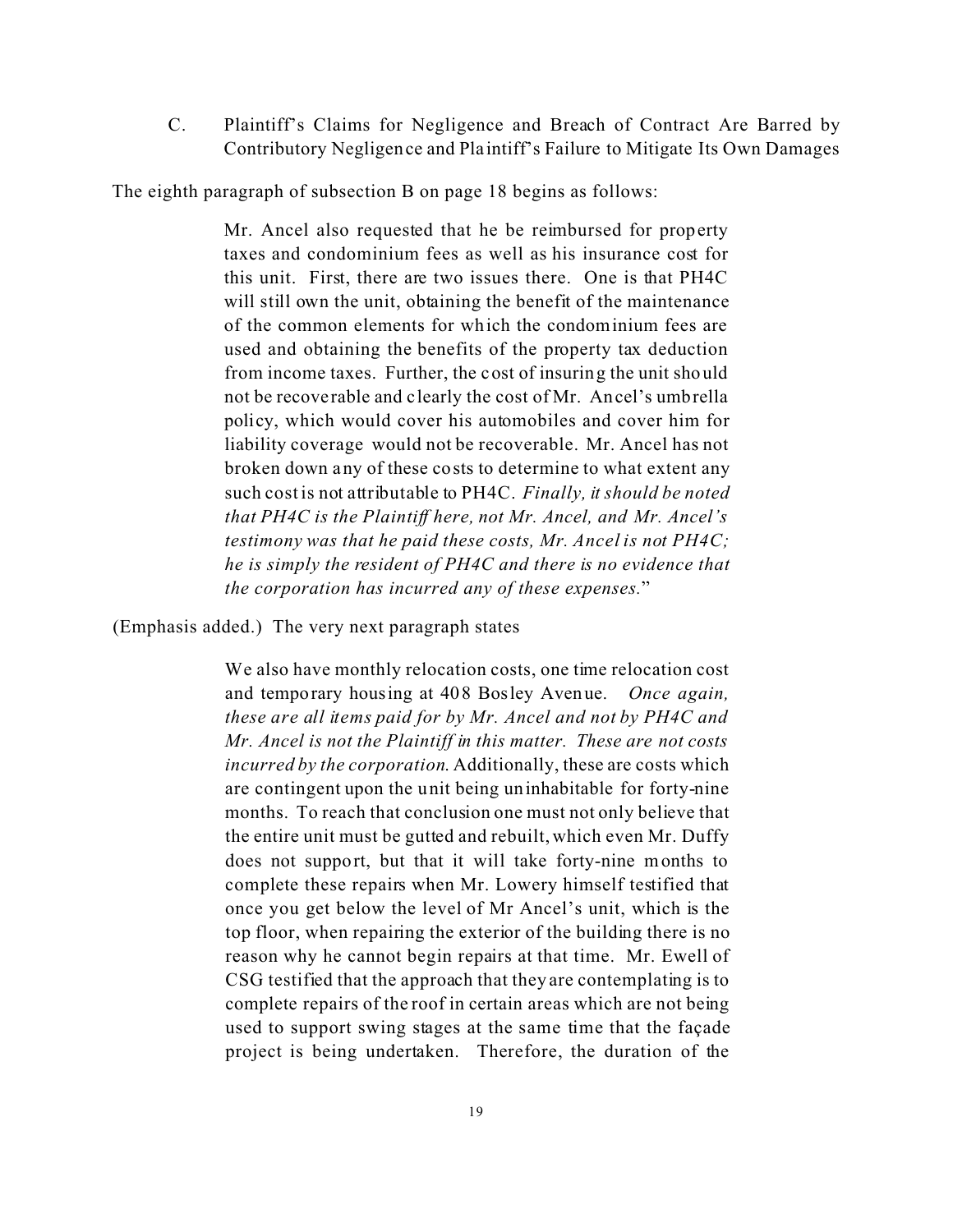repairs necessary is simply one of conjecture as there is no adequate testimony to support this timeline .

*Id.* at 19 (emphasis added). On page 24 of that same brief Defendant states: "in this case Mr. Ancel is the sole member of PH4C, and therefore, the actions of Mr. Ancel will be the actions of the corporation."

Closing arguments were not transcribed but no party has suggested that the issue was raised in closing arguments. The Majority Arbitration Award states that "James W. Ancel, Sr. is the LLC's sole member and in practical effect owns the unit." The Majority concluded that "the unit cannot be said to be safe for normal occupancy," and awarded the Plaintiff LLC "Consequential" Costs for Mr. Ancel's "Alternative living costs" and "Relocation Expenses" totaling \$433,722.<sup>13</sup> Tellingly, in its post Award motion, Defendant makes no mention of the Award with respect to the "Consequential Costs."

Defendant's argument that the language in its Post Hearing Brief on pages 18-19 was sufficient to raise the issue before the Panel would require this Court to expand the scope of review beyond what is used by appellate courts to review the decisions of lower courts. *See Oak Crest Vill. v. Murphy*, 379 Md. 229, 241 ( 2004) ("We have long and consistently held to the view that if a point germane to the appeal is not adequately raised in a party's brief, the court may, and ordinarily should, de cline to address it. The thre e-line conclusory footnote in Oak Crest's brief does not adequately present the issue; it gives no reasons or no basis for

<sup>&</sup>lt;sup>13</sup>The fact that Defendant did not make the argument before the Arbitrators that it is now making is highlighted by Judge Cathell's dissenting opinion which does not distinguish Plaintiff from Mr. Ancel. Judge Cathell states that the majority held "that *Plaintiff* is entitled to a total of almost \$900,000.00 to remove what might be there (including over \$550,000.00 for *Plaintiff* to live elsewhere while what may be there is removed)." (Emphasis added.) If Defendant had in fact made the argument that it is now making, it is extremely unlikely that Judge Cathell would not have addressed it in his dissent.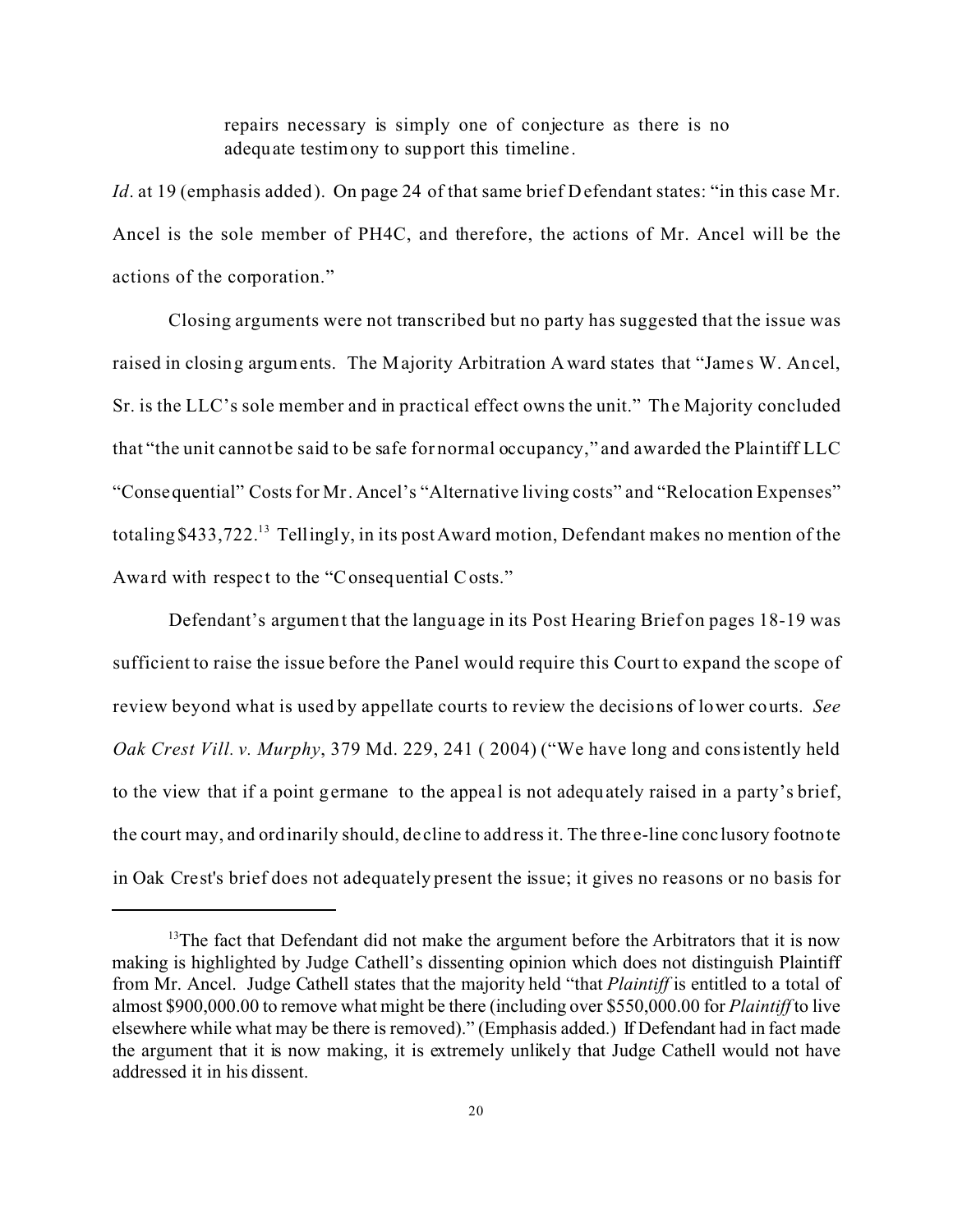challenging the Circuit Court's ruling that § 8.11 was substantively in conflict with HG § 19-345 (b)." (Citations and internal quotation marks omitted.)). *See also Klauenberg v. State*, 355 Md. 528, 552 (1999) ("Appellant proffers no argument as to why the trial court abused its discretion in denying the motion for mistrial. \*\*\* [A]rguments not presented in a brief or not presented with particularity will not be considered on appeal. Accordingly, th[e] issue is waived." (Citation omitted.)).

Plaintiff contrasts Defendant's handling of this issue with two other significant issues:

Defendant's approach to the issue of consequential damages is in stark contract to how it treated the issue of the relevant time period that the Arbitrators could consider for liability purposes. There, Defendant presented an oral motion to the Arbitrators before the Hearings, seeking to limit the timeframe of the Amended Complaint from 2008 to the present (versus from the earlier dates of when the Council was formed or obtained control from the developers). The basis for Defendant's motion arose, in part, from Plaintiff's pre-hearing statement. \* \* \* Defendant knew about Plaintiff's consequential damages claim in advance of the Hearings - just as it knew about the time-frame that Plaintiff believed to be relevant. Defendant objected to the latter issue (time-frame) before the Hearings but failed to object properly at any point to the former issue (damages).

Defendant's approach is also in stark contrast to how objections to Mr. Baxter's expert testimony were handled by the parties. There, Plaintiff raised an oral motion immediately following Mr. Baxter's testimony, Seeking to exclude certain portions from the Arbitrator's consideration. Judge Alpert requested that the motion be put in writing, which Plaintiff did. This gave Defendant the opportunity to respond in writing and the Arbitrators the opportunity to consider the issue once fully briefed. Here, Defendant did not object to Mr. Ancel's consequential damages testimony, did not file any motion to exclude the testimony, [and] never once presented [the issue] . . . to the Arbitrators.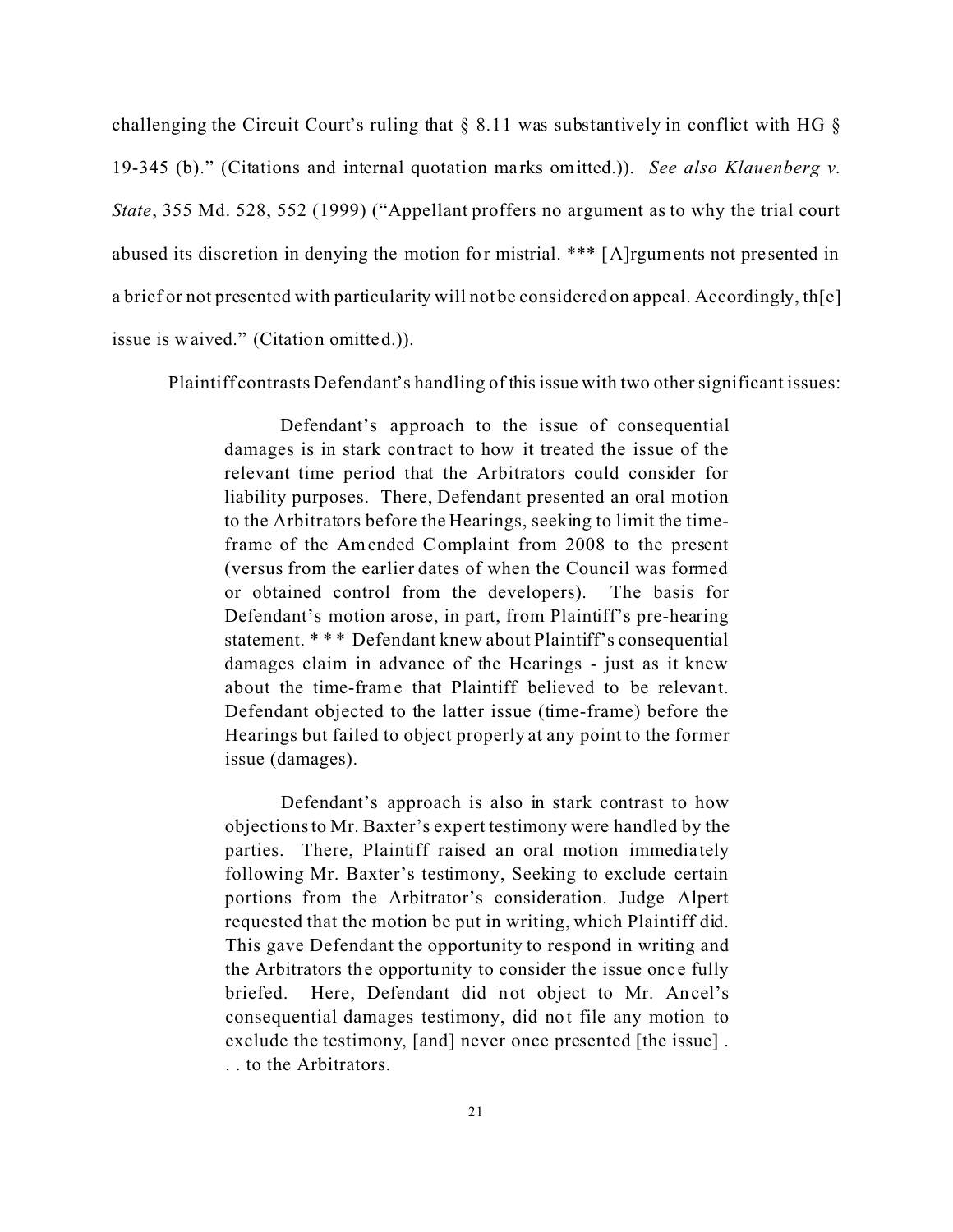Citing *Mandl* in an effort to justify its failure to raise the issue in its post Award motion, Defendant states "such a request would have asked the Panel to review the merits of its decision." 159 Md. App. at 84. However, Defendant's failure to raise the issue in its motion is more aptly compared to the party's failure in *Birkey Design Group* whe re "Birkey, . . . stood mute, despite a statute providing for clarification. Birkey should not benefit from its conscious decision to forgo clarification of the award on the unreasonable expectation that it would obtain a favorable result from a clairvoyant appellate panel." 113 Md. App. at 269. In rejecting Birkey's effort to have the courts review the issue, the Court stated:

> Under [Birkey's] view, the lo sing party at arbitration could circumvent ascertaining the arbitrator's [rationale] by asking an appellate court to speculate as to the arbitrator's [rational]. A losing party would probably prefer that an appellate court examine the award rather than the arbitrator who ruled against him. We think this interpretation is inapposite of the legislative goals of arbitration.

*Id.*

The Award of Consequential Damages, especially in light of Defendant's silence, cannot be said to be "completely irrational." *See O-S Corp.*, 29 Md. App. at 409 ("An award that is 'completely irrational' is inferentially opprobrious, i.e., '[e]xpressing or carrying a sense of disgrace or contemptuous scorn,' causing it to be suspect in its conception." (Citations omitted.)). There is nothing irrational about the Majority Panel's decision to make an Award that was never challenged. Not only did Defendant fail to object to exhibits and testimony related to the issue, Defendant often treated Ancel as the practical owner of the Unit. Under the Majority's decision the LLC could not provide the Unit as a residence to Ancel; therefore the LLC's value was arguably diminished because the Unit could not be used as a residence. As Plaintiff points out in this Court, arguably the LLC was required to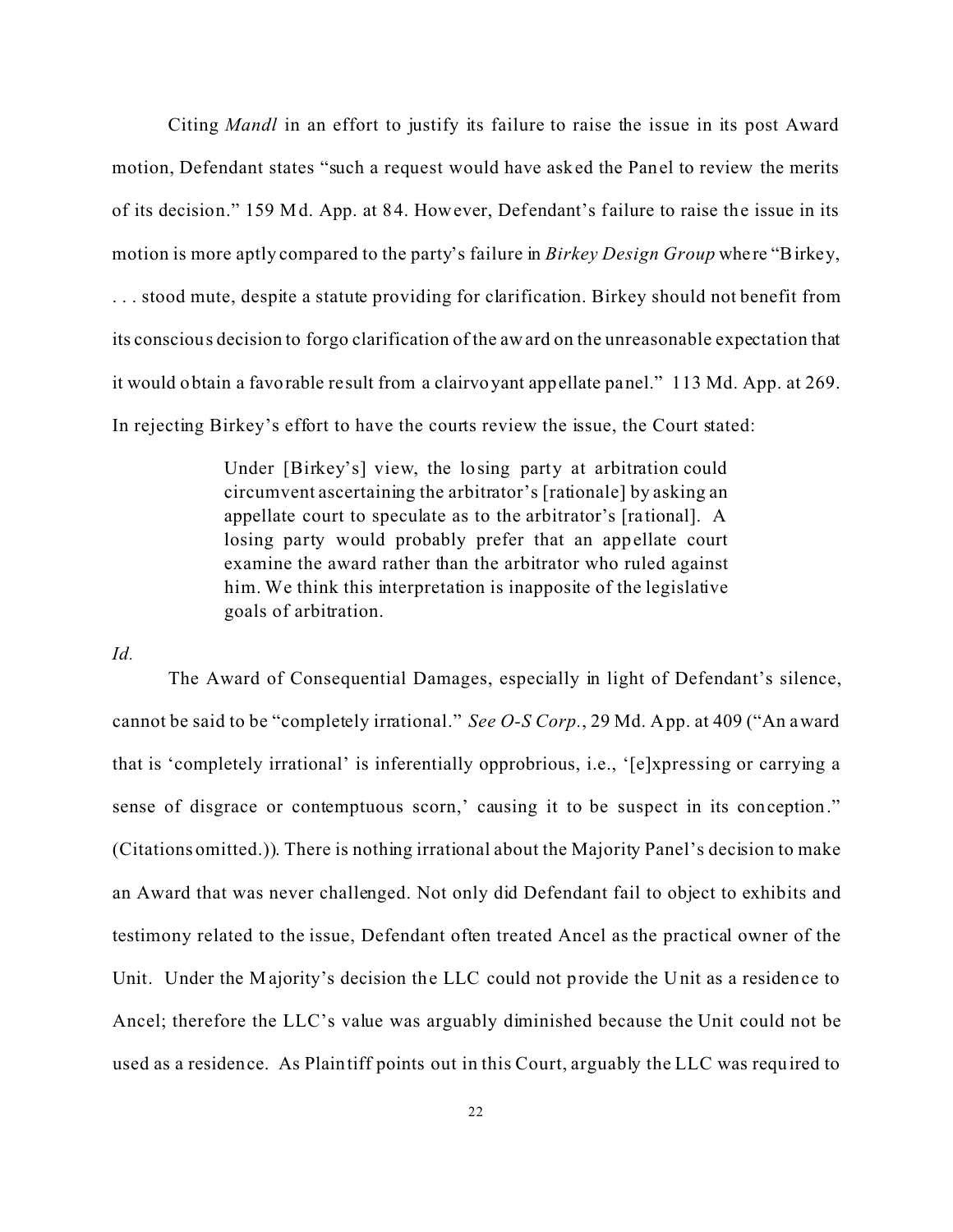provide alternative housing onc e the Unit became unhabitable. *See Fried, Krupp, G.M.B.H., Krupp Reederei Und Brennstoff-Handel-Seeschiffarht, v. Solidarity Carriers, Inc.*, 674 F. Supp. 1022, 1027-28 (U.S. Dist. S.D.N.Y. 1987) (court refused to conclude that the arbitrators exceeded the scope of their authority by awarding damages for a claim that belonged to a non-party to the arbitration because there was some possibility of indemnification). $^{14}$ 

Therefore, Defendant's argument that the Award violates the "economic loss rule," need not be addressed because even if the Award was an error of law, it may not be vacated. *See e.g. Americas Ins. Co. v. Seagull Compania Naviera, S.A*., 774 F.2d 64, 67 (2d Cir. N.Y. 1985) ("The intent of a panel of arbitrators should not be frustrated merely because its members may have misinterpreted the law."). Defendant has not, and cannot, show that the "arbitrators [understood] and correctly stated the law, but proceed[ed] to disregard the same." *Greene*, 148 Md. App. at 120 (emphasis added). Defendant cannot even show that the Arbitrators were aware of the applicable law because Defendant never referred them to any law on consequential damages. The Majority Award clearly "draws its essence from the [arbitration] agreement." *Upshur Coals Corp.*, 933 F.2d at 229 (citations and quotations omitted). Thus, there is no basis to vacate it.

<sup>14</sup>Defendant's reliance on *Eljer Manufacturing, Inc., v. Kowin Dev. Co.*, 14 F.3d 1250 (7th Cir. 1994) is misplaced. There the Arbitrator awarded money to Kowin that Eljer allegedly received unjustly from the Bank of China. The Bank of China was not a party to the arbitration and there was nothing to explain why Eljer should pay Kowin for losses suffered by the Bank of China.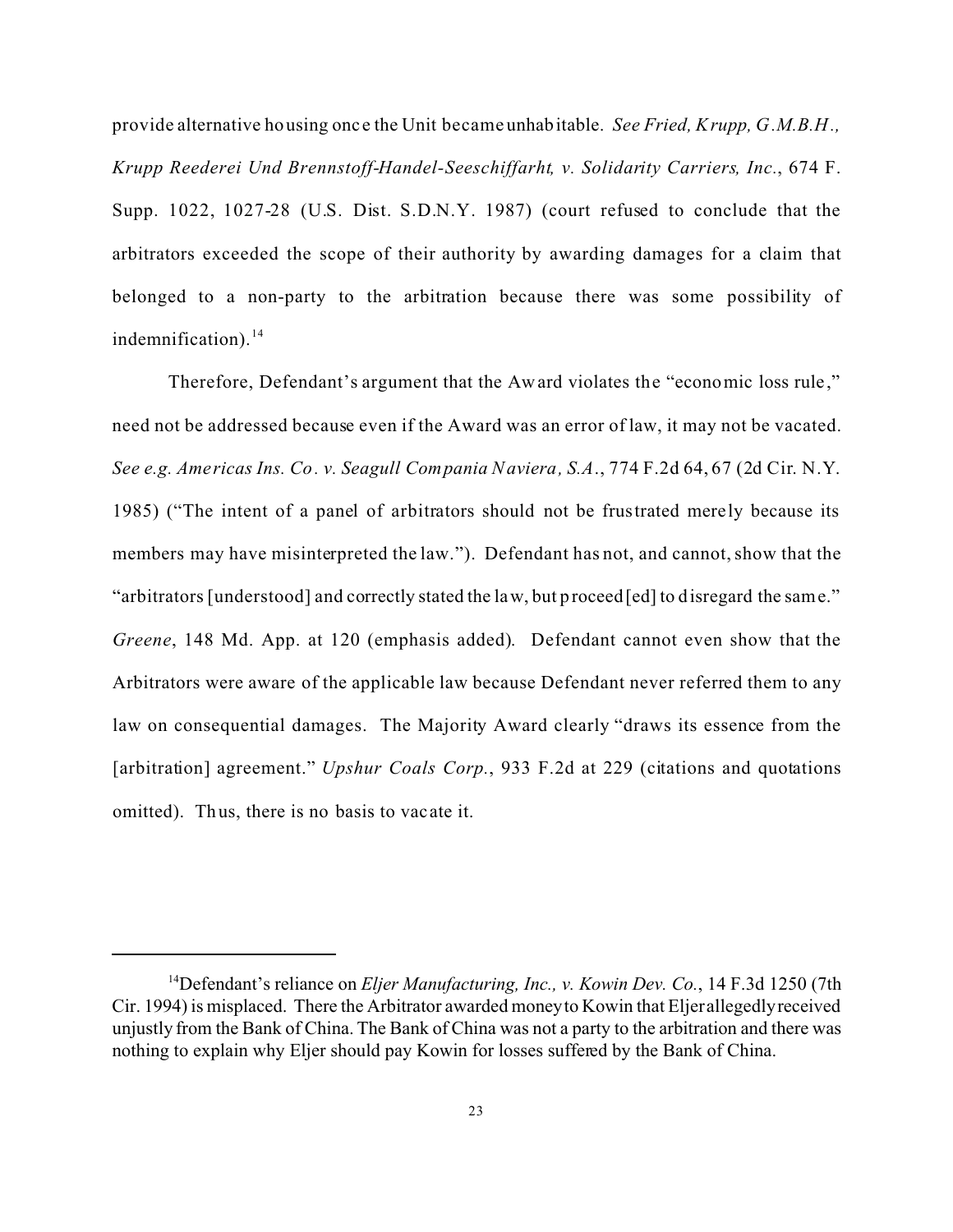# **DEFENDANT HAS NOT SHOWN THAT ITS REQUESTED MODIFICATION IS ON A MATTER NOT SUBMITTED TO THE PANEL OR THAT THE MODIFICATION WOULD HAVE NO AFFECT ON THE MERITS OF THE AWARD**

Defendant also seeks modification of the specific performance part of the Majority Panel's Award that orders the Council to "replace the building's roof system and repair the exterior facade and other matters in accordance with Page 18 of CSG's Inspection Report of August 18, 2009." The Inspection Report was prepared by CGS after it was hired by the Council in January 2009 to serve as a consultant. Page 18 lists CGS' recommendations. The three modifications that Defendant seeks are (1) incorporation into the Award of two CSG Project Manuals, which were not introduced into evidence; (2) to allow the Council to perform a peer-review of the Project Manuals; and (3) to allow value-engineering of the Project Manuals.

Defendant argues that these modifications are permitted under  $\S 3-223(b)$  because the question of "*how* to perform the repairs" was not an issue submitted to the Panel and thus the Panel had no authority to order that the repairs be done in accordance with the Inspection Report. Defendant also argue that the proposed modifications do not affect the merits of the decision upon the issues that were submitted to the Panel. Plaintiff argues in response that (1) the issue of *how* to perform the work was submitted to the Arbitrators; (2) Defendant waived the right to seek a modification because it did not object to evidence on *how* to make the repairs; and (3) the requested modification is based on evidence not offered during the hearing and would affect the merits of the Award.

Section 3-223(b)(2) provides: "The court shall modify or correct the award if: \*\*\* [t]he arbitrators have awarded upon a matter not submitted to them and the award may be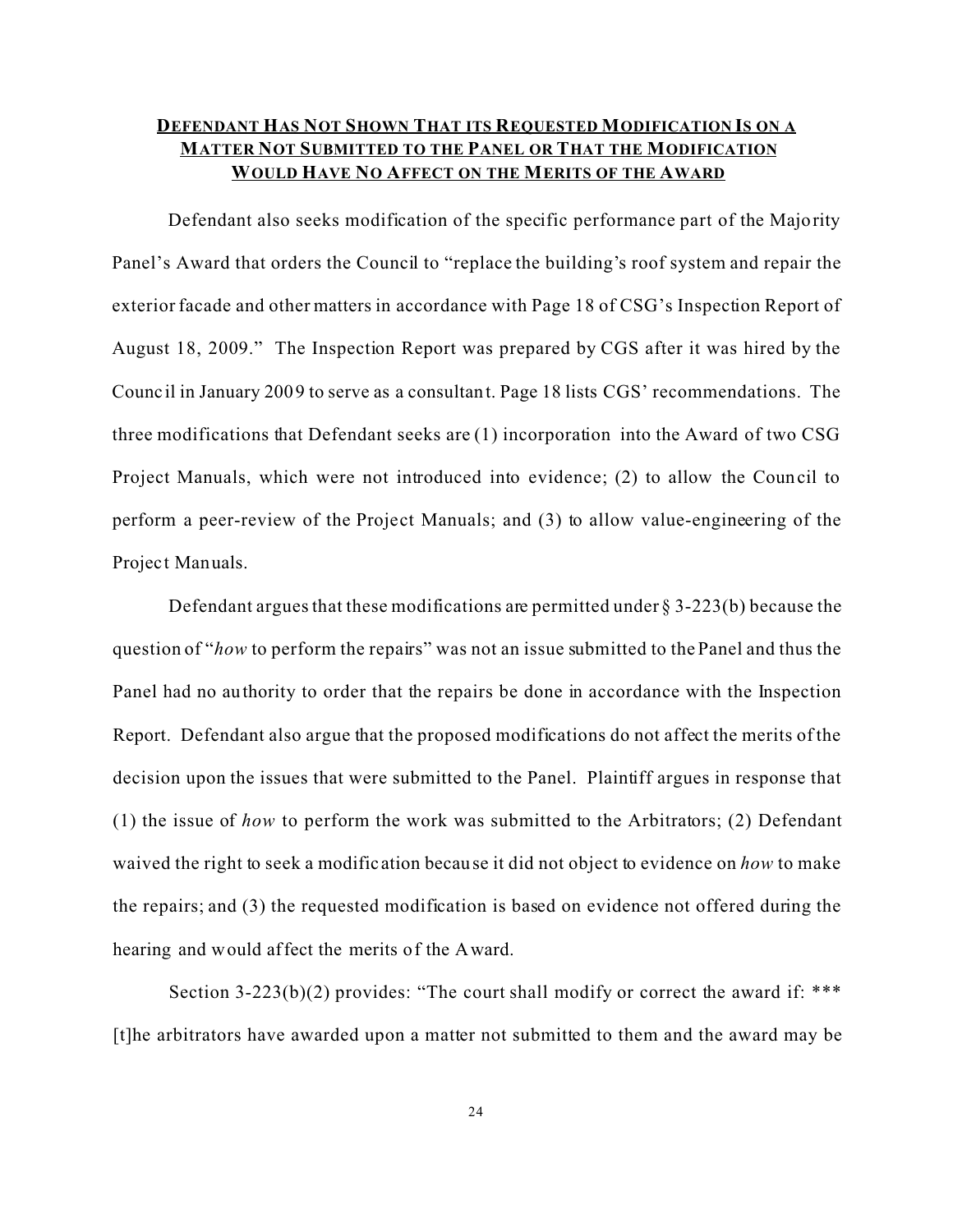corrected without affecting the merits of the decision upon the issues submitted . . . ." A key issue before the Panel was: what does it take to repair the roof and facade around the Unit to prevent any further water infiltration. It is not possible to answer that question without addressing *how* to do the repairs. Furthermore, it would be impossible for this Court to determine that the proposed modifications will not affect the merits of the Award based on evidence that was not submitted to the Arbitrators.

Both the Amended Complaint and the testimony and exhibits make clear that the issue of how to do the repairs was submitted to the Panel. In Count I of its Amended Complaint, Plaintiff asked that the Council be ordered to "correct the Maintenance Issues . . . in a workmanlike manner within a reasonable period of time, using appropriate means and methods at a competitive costs." A request to have the issues done "in a workmanlike" manner" put the issue of *how* before the Panel. Furthermore, Defendant's expert, Clay C. Ewell, the President of CSG, testified that the recommendations made in CSG's Inspection Report on how to correct the water infiltration had not changed.<sup>15</sup>

Page 18 of the Inspection Report lists 21 recommendations in two phases. Phases 1-3 have 19 specific recommendations and Phase 4 has 2. In answer to questions from Judge Levitz, Mr. Ewell testified that the phasing plan had been abandoned but that the recommendations listed remained the same. Judge Levitz directed Mr. Ewell's attention to Page 18 of the Inspection Report and then asked the following questions:

<sup>&</sup>lt;sup>15</sup>The problem with Defendant's argument that how to do the repairs was not before the Arbitrators is contradicted by language it uses in its Reply: "In its Opposition, Plaintiff concedes that all three building experts who testified during the hearing agreed with the recommendations of CSG on *how* to repair the roof and facade . . . ." (Emphasis added.)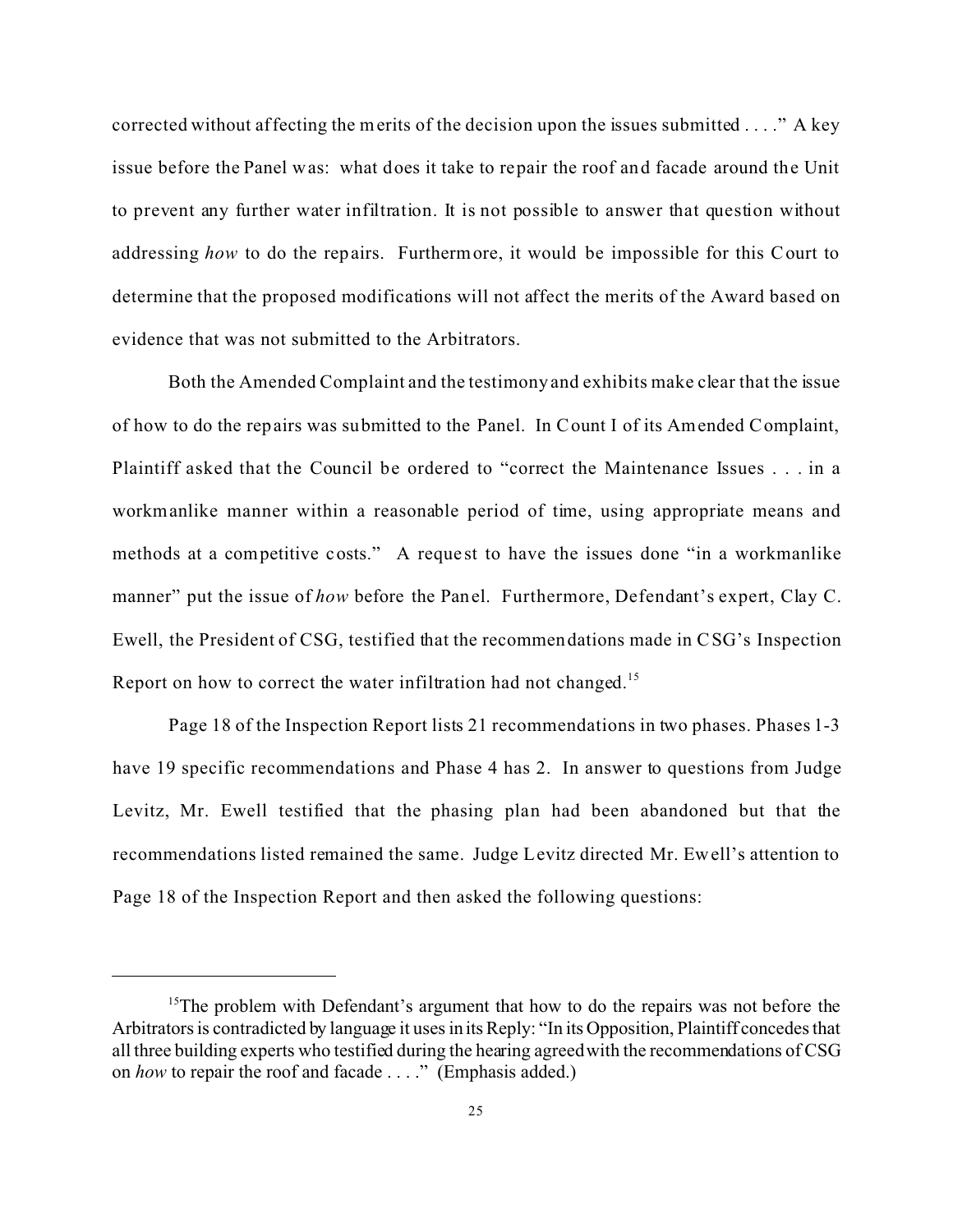THE WITNESS: Yes, sir.

--

HONORABLE JUDGE LEVITZ: – *that need to be done to – to make this building watertight*. I'm gong to use that – that expression. And you do it – there's Phase I to III and then Phase IV. Phase IV is the replace – well, main roof replacement. Are those still – I mean, has that changed or are those your recommendations now to make this building stop leaking?

THE WITNESS: That phasing plan has pretty much been abandoned, and the  $-$  the notion now is  $-$  the plan now is to perform all of the work in one continuous project.

HONORABLE JUDGE LEVITZ: Okay. But the  $-$  the  $-$  so you would just – the change is instead of Phase I to III and then Phase IV, just all one phase?

THE WITNESS: A very long phase –

HONORABLE JUDGE LEVITZ: A very long phase.

THE WITNESS: – but yes.

HONORABLE JUDGE LEVITZ: *Are the recommendations of things to do, are they still the same*?

THE WITNESS: *Yes*.

(Emphasis added.)

Plaintiff's experts agreed with the recommendations in the Inspection Report. Therefore Defendant's argument that the issue was not before the Panel because it was not contested, is only half-corre ct. The "rest of the story" is that there was a consensus on how the work would be done – it would be done in accordance with Page 18 of the Inspection Report. As Defendant acknowledges, the Panel "endorse<sup>[d]</sup> the recommendations of CSG."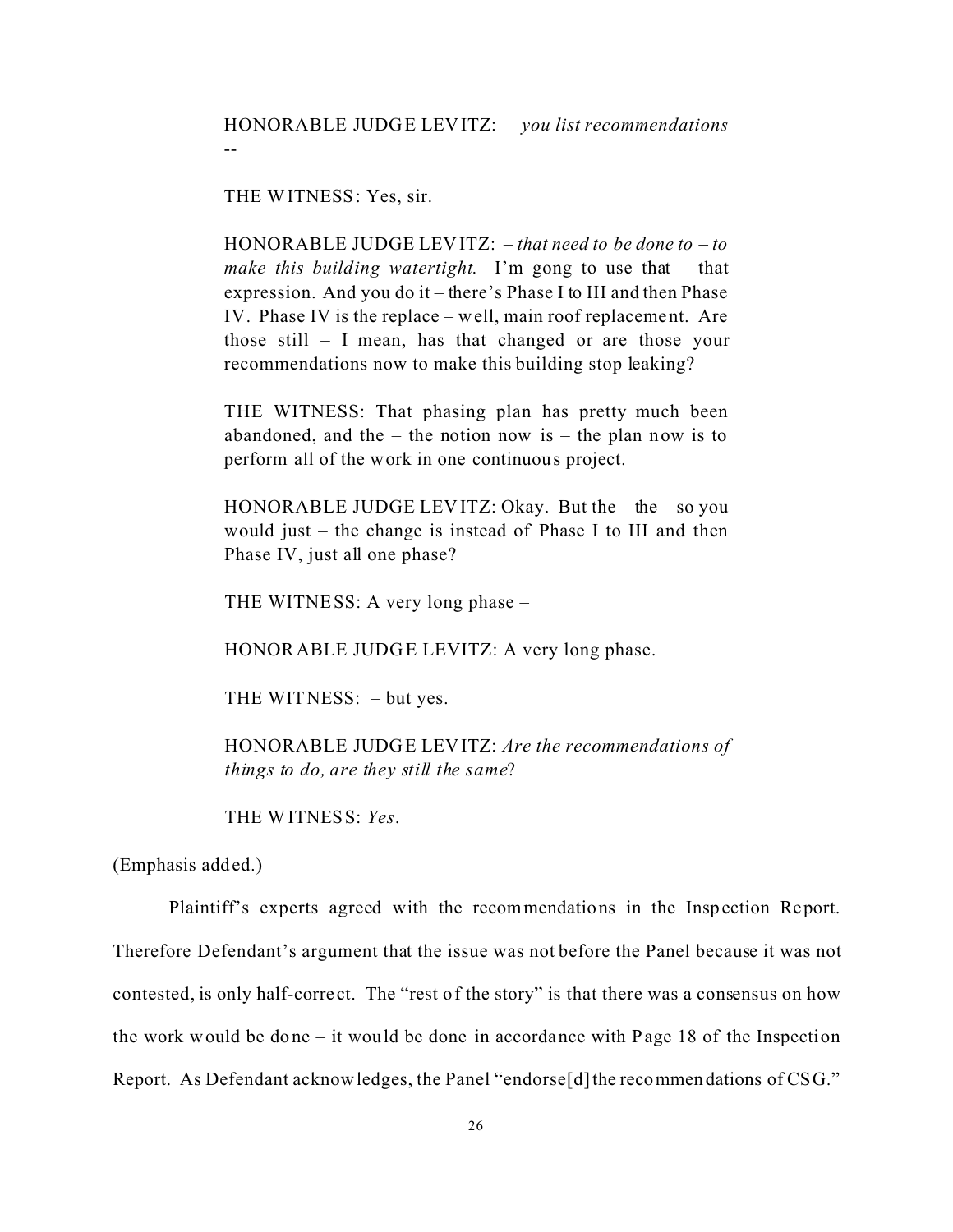The Project Manuals were not offered into evidence despite the fact that the Council had distributed them, obtained bids, and selected contractors to perform the work. Not only were the Manuals not offered into evidence, their very existence was not disclosed to the Panel until Defendant filed its motion for modification. Defendant's expert never referred to the Project Manuals or suggested in any way that revisions had been considered to the recommendations in the Inspection Report. Neither of Plaintiff's experts ever saw the Project Manuals. In fact, it appe ars that Plaintiff did not know about the Manuals prior to Defendant's post Award motion. Defendant's failure to introduce the Manuals into evidence does not mean the issue of how to make the repairs was not submitted to the Arbitrators. It means that the Arbitrators, by Defendant's choice, reached a decision without potentially relevant evidence. De fendant cannot remedy that now that the hearing is over.<sup>16</sup>

Defendant's request for peer review and value engineering must also be rejected. Defendant states that other condominium owners have requested that other engineering companies perform a "peer review" of the Project Manuals to make sure that they encompass all the necessary work, and that some condominium owners have requested that the Council perform "value engineering" to determine if some of the project costs can be reduced without affecting the final result. However neither the peer review nor the value enginee ring were mentioned during the five day hearing and Defendant's silence is once again fatal.

<sup>&</sup>lt;sup>16</sup>Defendant harps on the fact that the Inspection Report recommends the "*Develop[ment of] a Project Manual* for phased roof and facade rehabilitation include [sic] technical specifications, drawings, general condition requirements and bidding documents for competitive bidding of the ... rehabilitation work." (Emphasis added.) According to Defendant the Project Manuals should be incorporated because they are required by the Inspection Report. That may or may not be true, but the failure to admit them into evidence, or make any reference to their existence, is fatal to Defendant's request that it be permitted to change the recommendations listed on Page 18 because of information in the Project Manuals.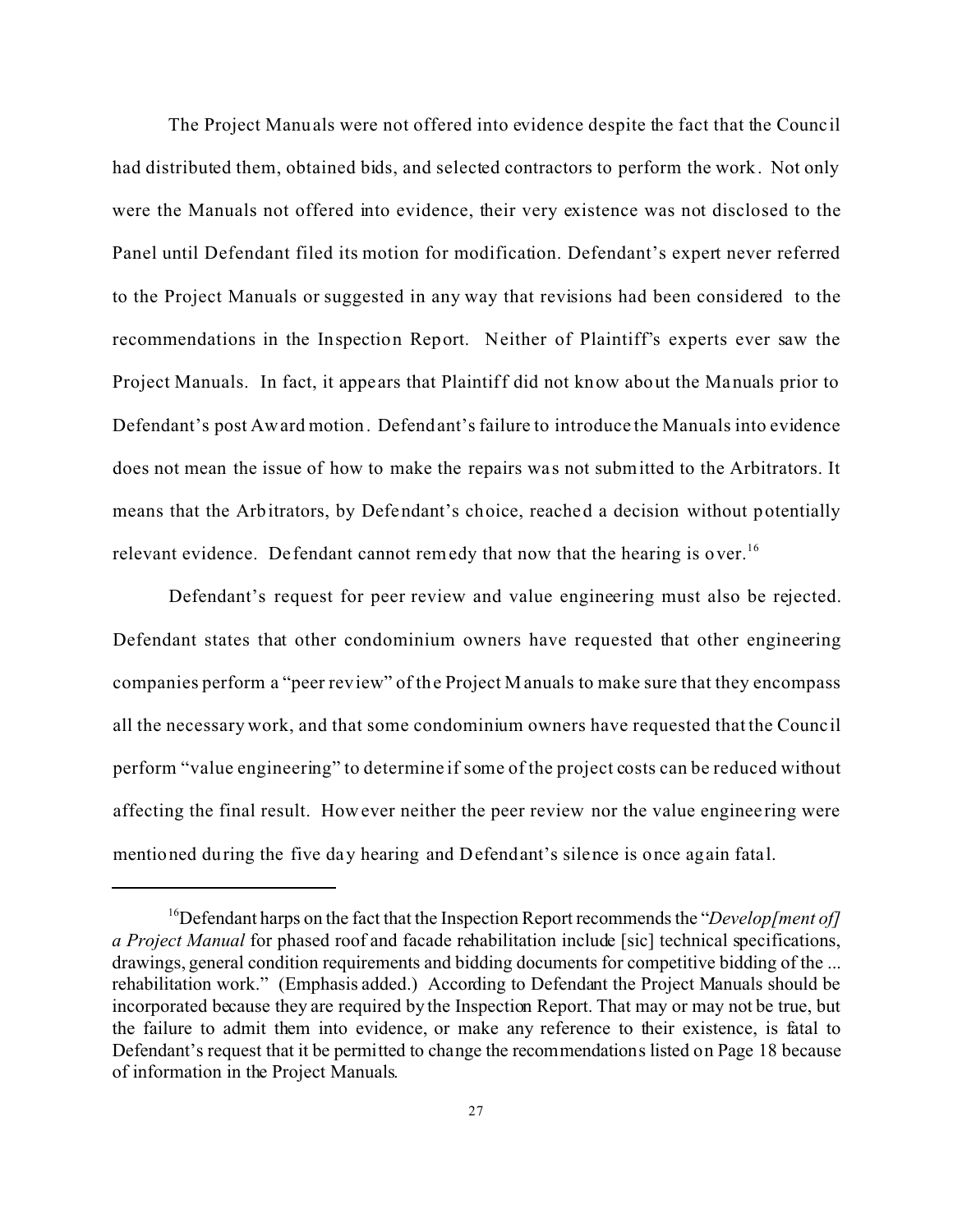It is impossible for this Court to conclude, based on evidence that was not presented to the Panel, that the proposed modifications will have no effect on the merits of the Award. Plaintiff argues that the modification would of nece ssity affect the merits because the Project Manuals do not have the same scope of work as that outlined in the Inspection Report.<sup>17</sup> As an example Plaintiff points to the plan in one of the Project Manuals to caulk the exterior handrails instead of replacing them as recommended by the Inspection Report.<sup>18</sup> Defendant's response is that the Amended Complaint does not refer to the exterior handrails and that during the hearing the condition of the exterior handra ils was not identified as a possible source of the water infiltration. Defendant argues that this "minor discrepancy between the Inspection Report and the Project Manuals does not affect the merits,"and it is the only "discrepancy" between the Project Manuals and the Inspection Report.

Defendant's argument fails. There was no testimony on the repair of the exterior handrails because Page 18 of the Inspection Report recommends "Remov[al] and replace[ment of the] railings." The recommendation to "remove and replace railings" was one of the recommendations CSG's President said was "still the same," in answer to Judge Levitz' question on what "need[s] to be done to – to make this building watertight." Plaintiff and its experts were satisfied with a replacement of the handrails, thus nothing more needed to be said. Defendant's silence in the face of its expert's answer to Judge Levitz' question cannot be ove rcome at this stage of the proceedings. Perhaps c aulking will work equally as

<sup>&</sup>lt;sup>17</sup>Plaintiff argues that the Project Manuals are unsigned, incomplete, and full of blanks. That is not quite correct. It is the Bid Forms that are attached to the Project Manuals that are unsigned and are incomplete. That is to be expected because the Project Manuals presumes that the work will be competitively bided.

 $18$  Defendant claims this approach will result in a cost-savings of \$1.5 million.